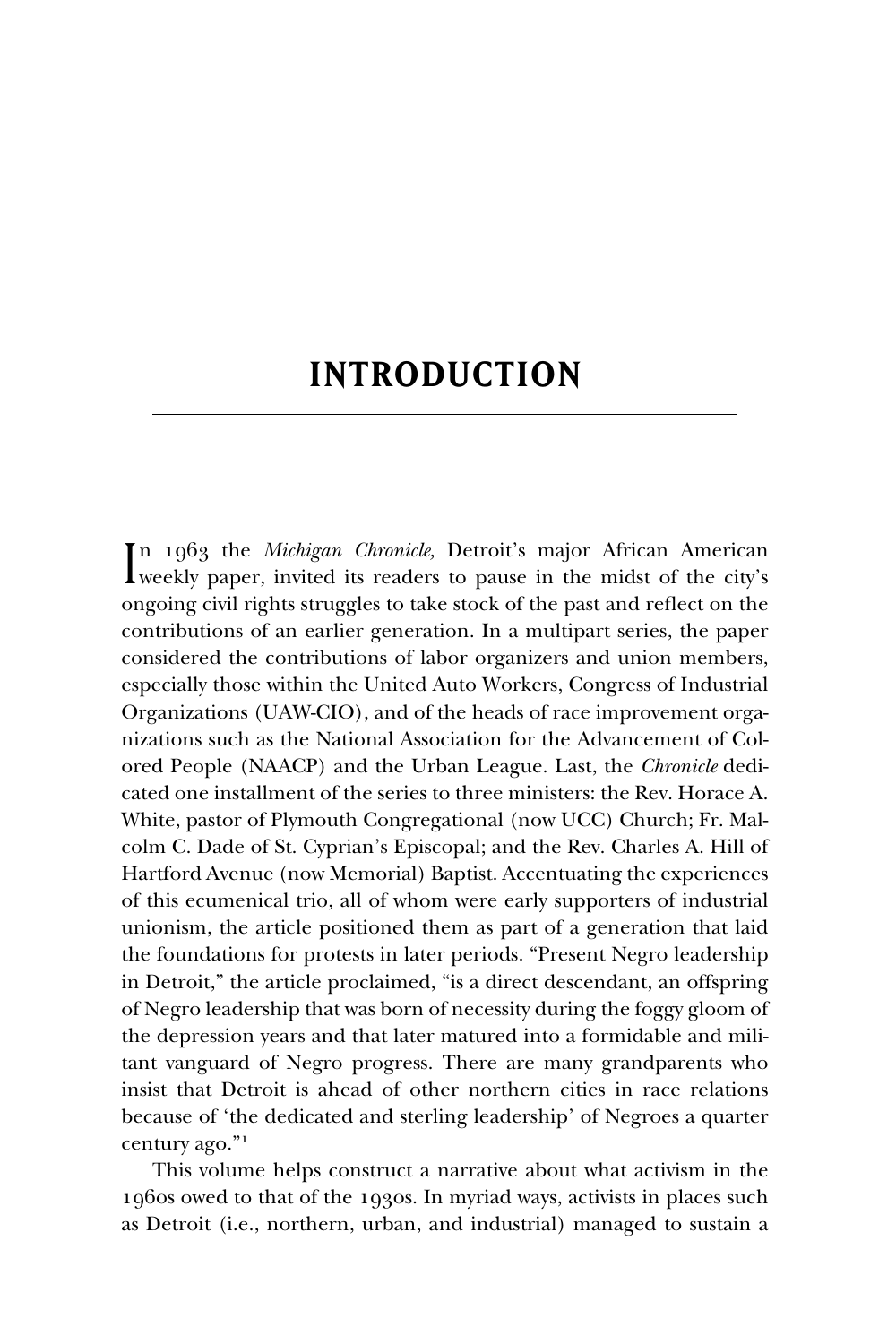record of progressive political activism over the course of three decades. Like other studies of what social movement theorist Aldon Morris calls "local movement centers"—interlocking networks of resources, strategically placed activists, effective tactics, and strategies of protest developed out of indigenous traditions on a local, as opposed to national, level— *Faith in the City* seeks to account for patterns of change and continuity from the 1930s to the 1960s.<sup>2</sup> Detroit's range of strong indigenous traditions linking civil rights and labor makes it a particularly rich site in which to situate such a study. The early labor-based struggles in which Hill, White, and Dade played a role do not constitute merely a "prehistory" of the modern (and national) post–World War II movement. Rather, as the *Michigan Chronicle* article suggests, those struggles in defense of the rights of labor were an integral influence on the contours of political protest in later periods.<sup>3</sup>

Moreover, the labor movement provided Detroit's Black activists, both inside and outside the unions, with organizational power and experience that was virtually unmatched by any other African American urban community. The 1963 *Chronicle* article acknowledges that Reverends Hill and White, along with Father Dade, first came to the attention of a broader public via their support of industrial unionism, especially during the 1941 Ford Motor Company strike: "The trio marched with other union leaders in front of the plant on Schaefer Road; they appeared at the plant gates to talk with workers, and they were threatened at public meetings for espousing 'radical views.'" In assisting in the cause of labor, community and religious activists learned lessons about organizing both within the Black community and across racial and ethnic lines. So, too, did Black workers. As union activist Robert "Buddy" Battle expressed his sense of the connection between labor and the Black freedom struggle after World War II, "Having been union leaders for many years we thought we had the know-how to change the situation. And after twenty years of existence, we didn't feel we had to wait any longer."4

Some have argued that the postwar movement in the South was so unique that it is best viewed as a discrete phenomenon. In *Civil Rights and the Idea of Freedom,* for instance, Richard H. King insists that the "recent emphasis on the movement's ideological and institutional continuity with the past tends, wrongly, I think, to minimize what was different, even unique about the civil rights movement of the 1954–68 period."<sup>5</sup> I do not believe that the movement should be so bounded, either temporally or, for that matter, geographically.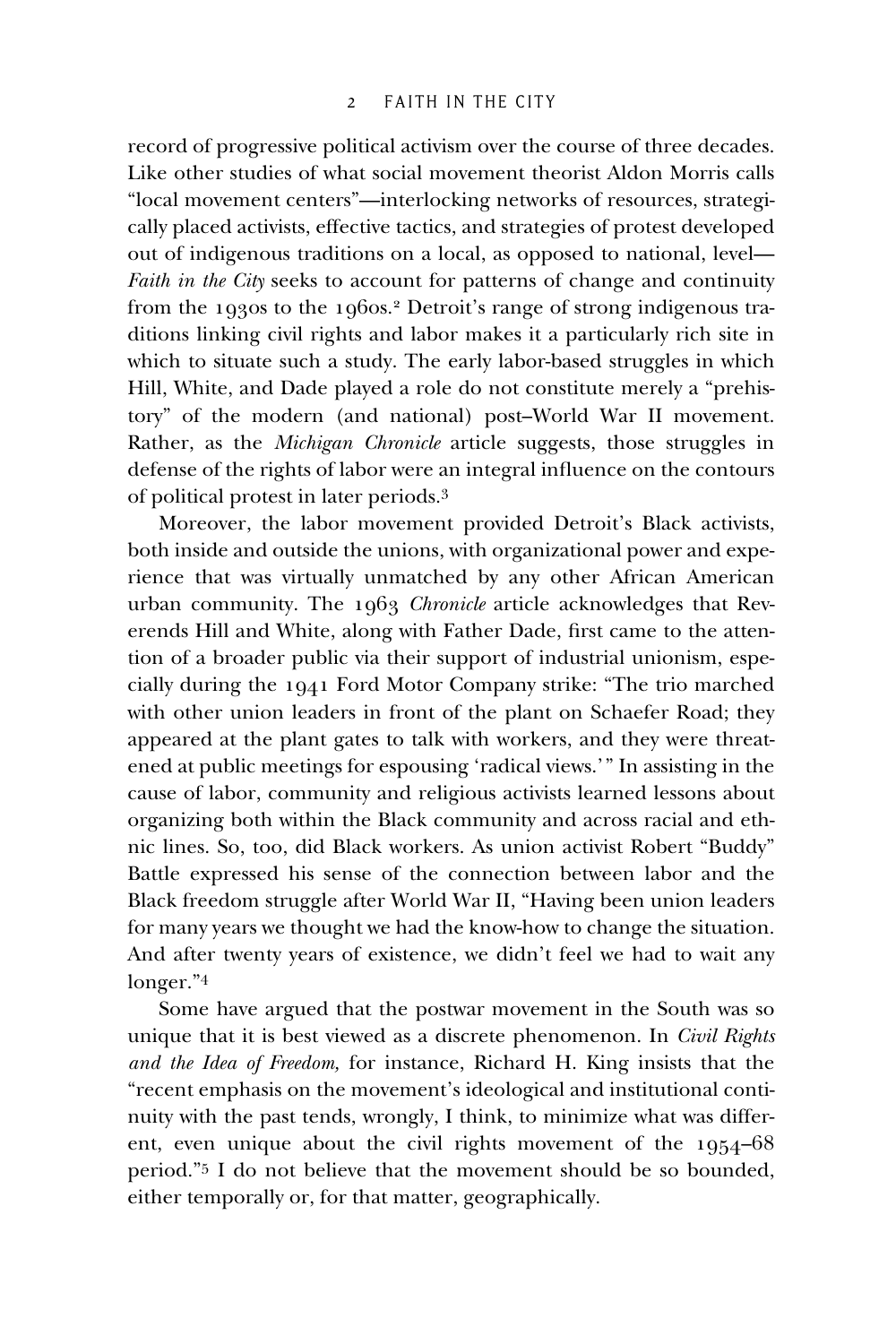In arguing for a certain continuity from the 1930s to the 1960s I also hope to highlight the importance of the "middle period" (roughly 1954 to 1963), which historians and social scientists have traditionally analyzed almost exclusively with reference to the South. (It is not until the "long hot summers" beginning with the Watts rebellion of 1964 that the urban North regains the limelight.)

In a sense, then, this book could be read alongside the work of scholars such as Martha Biondi, Robert O. Self, Jeanne Theoharis, Komozi Woodard, and Beth Bates, who have recently begun piecing together the history of movements outside the South and before 1955.<sup>6</sup> In Detroit, it was during this still understudied period that Buddy Battle, Horace Sheffield, and other seasoned veterans of union struggles created groups such as the Trade Union Leadership Council (TULC) and joined with ministers such as the Rev. Nicholas Hood, the local NAACP, and others to create a liberal coalition that fought on the Detroit front of the northern struggle. Reverend Hood replaced Reverend White at Plymouth Congregational in 1958. Although he was born and raised in Terre Haute, Indiana, he came to Detroit from New Orleans, where he had been involved in the founding of the Southern Christian Leadership Conference (SCLC). Consequently, he personifies the North-South connection.<sup>7</sup>

An appreciation for the intimate relationship between the rights of labor and the rights of African Americans and other minorities provided Detroit's militant activist communities with a sense of continuity from decade to decade. Another thread was Detroit's well-defined tradition of religious radicalism. Indeed, in profiling the political work of "a Baptist, a Congregationalist, and an Episcopalian," the *Michigan Chronicle* article reminds us of the importance of religious activists and their churches in the struggles that gave meaning and form to the city's protest movements. The *Chronicle* author, however, fails to explore the broader political and cultural significance of religion—a topic that has garnered much more sustained attention in studies of the American South, especially during the civil rights movement of the 1950s and early 1960s. Unfortunately, this discrepancy has led to the labeling of southern movements as religious and northern ones as secular. Yet, as numerous histories of Detroit have suggested, politically engaged ministers were in the forefront of every major movement for social change throughout the city's distinctive history, from industrial unionism in the 1930s to civil rights and civil liberties in the 1940s and 1950s and the rise of Black power and Black Christian nationalism (BCN) in the 1960s.<sup>8</sup>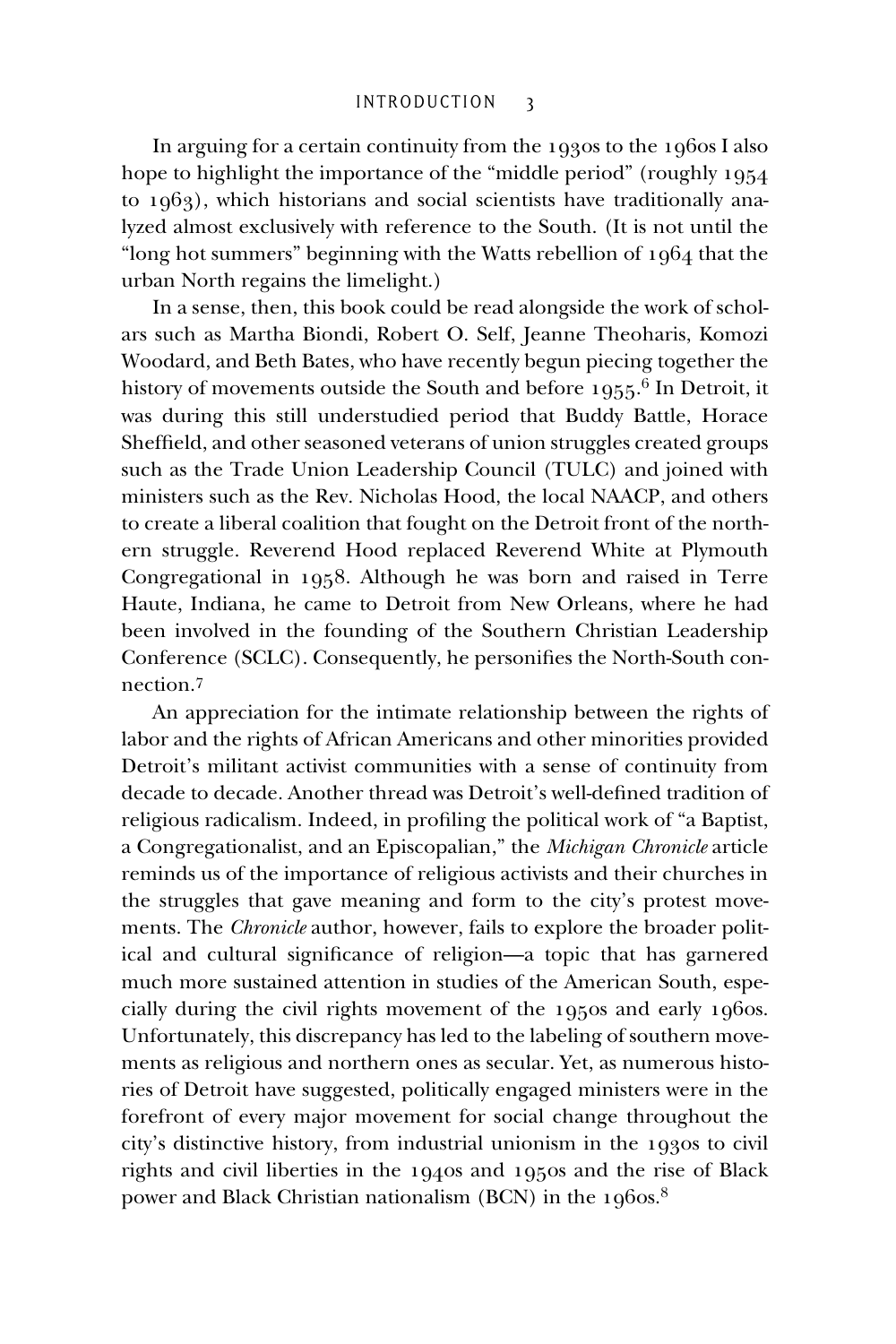## THE RELIGIOUS DIMENSION OF "SECULAR" MOVEMENTS

The Rev. C. L. Franklin, pastor of Detroit's New Bethel Baptist Church for nearly three decades and a leading voice in the city's post–World War II civil rights community, once opined that Detroit "has a reputation as a city of good preachers."9 By the time the Mississippi-born Franklin relocated to Detroit from Buffalo, New York, in 1945, the city's clergy had a formidable record of progressive political activism. Religious leaders and their congregants—from a variety of racial and ethnic backgrounds joined the sit-ins and sit-downs, the strikes and marches and organizing campaigns. They led angry confrontations in the streets and pursued quieter moments of personal reflection and collective solace in the pews of their churches.

Religion and politics were fused in this unique northern industrial city on the banks of the Detroit River. Known as the Motor City, the home of Motown and the UAW, Detroit is also a city in which faith has sustained the population, where activists found a little soul to match the beat of industrial production. One of the major aims of this book is to highlight religion's place within Detroit's protest communities from the 1930s to the 1960s.

Men of the cloth such as Hill, Dade, White, and Franklin frequently placed the power of their moral authority in the service of progressive causes. At the same time, they remained ever mindful of their duty to minister to the spiritual needs of their flocks and the communities of protest in which they lived and worked and struggled and prayed. Maintaining this delicate balance among the personal, political, and pastoral was doubtless not an easy task, yet there were times when the world of politics and the world of faith merged to such a degree that they must have seemed merely different aspects of a single life. While this is surely true of politically engaged ministers and priests and rabbis overall, I want to suggest that it was (and is) particularly so among African American clergy and within the Black freedom struggle.

The seminal role of the Black church in sustaining communities and fostering protests on behalf of civil rights, social justice, and human dignity is by now well known. From the often clandestine and "invisible" institutions of the slavery era to the massive brick-and-mortar structures that dot the present-day urban landscape, the Black church has been heralded as the most important institution built and maintained by African Americans for African Americans.10 It has also been the locus of social and political activism for Black women. Ministers' wives, in particular, often played a role as "first ladies" of their respective congregations: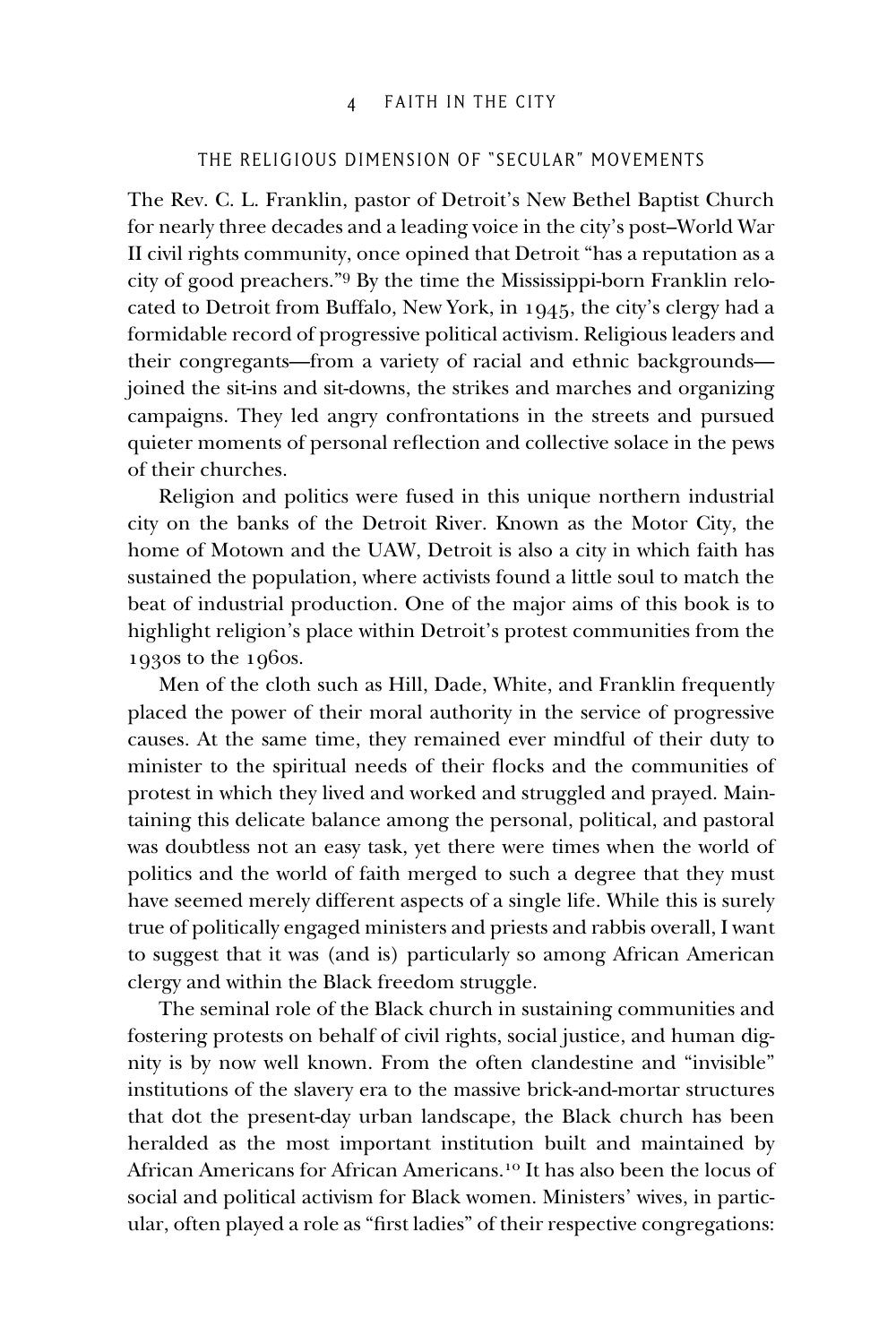they joined forces with other churchwomen to organize ladies' aid and missionary societies and participated, externally, in the Black women's club movement, which dedicated itself to racial uplift. As a crucial part of the Black public sphere, the church also provided women with an avenue of engagement in the broader social, political, economic, and cultural debates that shaped African American political culture from the late nineteenth century onward.<sup>11</sup>

The much-vaunted independence of the Black church, however, has never been automatically assured and has often been secured at a painfully high price. In point of fact, the Black church might best be seen as a contested space in which ministers, congregants, activists, and other interested parties have battled for control and influence. For instance, in the late 1930s, as the fledgling UAW-CIO waged its protracted battle to unionize the massive automotive industry, the Rev. Horace White—surely one of the "good preachers" Franklin had in mind—asked, rhetorically, "Who Owns the Negro Church?"

Writing in the *Christian Century,* White charged that in Detroit

people interested to see to it that the Negro stays anti-labor start with the preachers. . . . The one organization through which the Negro ought to feel free to express his hopes and to work out his economic salvation cannot help him because the Negro does not own it—it belongs to the same people who own factories. . . .The leadership of the Negro people is still in the hands of the clergymen and will be for years to come, and these clergymen are at the moment leading for the industrialists rather than for the welfare of the Negro people.<sup>12</sup>

White was speaking about African American ministers who had aligned themselves with the automotive industry, especially the Ford Motor Company—clergymen who relied heavily on Ford's patronage to secure their own personal power and jobs and other benefits for their congregants. Ford's persistent influence was one of the major reasons why Hill, among others, saw the automaker's plants as "the battleground for the civil rights movement whether you worked for it or not."<sup>13</sup>

By 1938, when White penned his attack, it was already clear that powerful ministers and their churches were going to be a major roadblock to union efforts. This was also true to some extent within white ethnoreligious enclaves. Although the local Catholic hierarchy was generally sympathetic to industrial unionism, Polish workers and organizers were frequently confronted with the accommodationist attitudes of local parish priests. Some, such as Fr. Charles Coughlin, actively worked against CIO-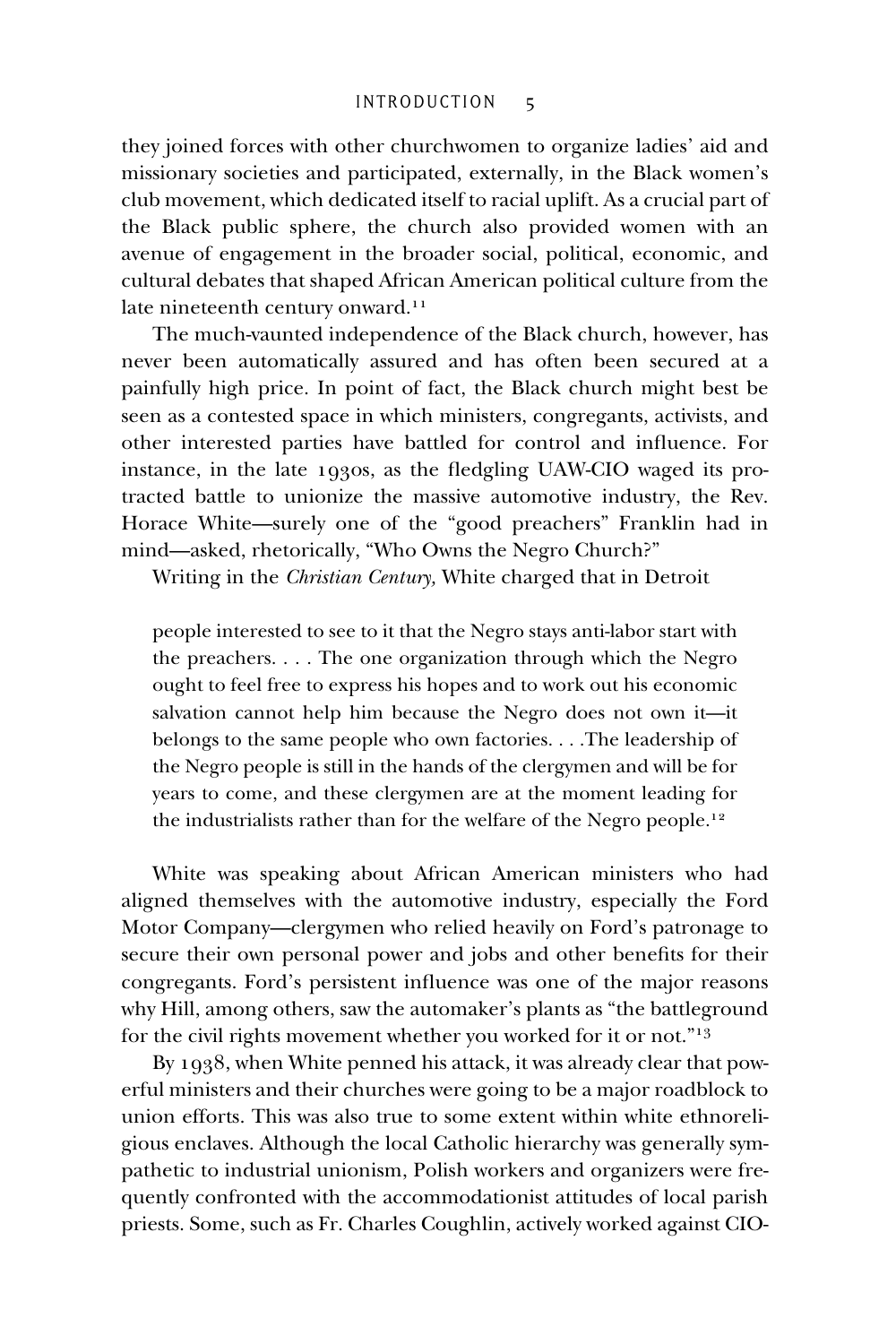affiliated unions, believing them to be "communist dominated." And the majority of white Protestant clergymen were equally troublesome. As a young minister straight out of Yale's divinity school and committed to "social justice versions of modern Protestantism," theologian Reinhold Niebuhr remembered being "particularly disconcerted" by the "subservience of the Detroit churches to the myths of justice in the Detroit community," especially those myths that served the interests of the automotive industry. He also recalled numerous attempts to silence those ministers "who defied the ruling group."<sup>14</sup>

But these conflicting tensions were probably strongest in the city's African American community. Thousands of Black workers eventually found employment at the Ford Motor Company, the leading industrial employer of Blacks before World War II. When one factors in spouses and families, the welfare of thirty to forty thousand individuals—roughly one-fourth of the city's Black population—depended on Ford wages. As one contemporary observer noted, "There is hardly a Negro church, fraternal body or other organization in which Ford workers are not represented. Scarcely a Negro professional or businessman is completely independent of income derived from Negro employees."15 Black workers, many of whom were drawn from the South by Ford's promise of five dollars a day, were understandably grateful for the opportunities offered by the company, as were the ministers, with whom the company formed a "cooperative relationship." This relationship, or alliance, between the company and select Black ministers was inaugurated shortly after World War I and lasted until Ford was successfully unionized in 1941. Throughout this period, Black ministers and churches functioned as agents of the Ford employment office.

To secure employment at a Ford plant, an aspiring Black worker generally had to obtain a letter of recommendation from his minister. For the handful of Black ministers who refused to participate in this arrangement, such requests could be agonizing. "I guess the good Lord, the Holy Spirit was guiding me," recalled Fr. Malcolm C. Dade, "but I never got caught in that trap, though it was pitiful to see how many men would come to you and beg you just to give them a letter."<sup>16</sup>

The situation in Detroit was not unlike that described in Liston Pope's seminal 1942 study of southern textile company towns, *Millhands and Preachers.* Pope found that in "normal times" Christianity legitimatized "capitalist" virtues, such as hard work, sobriety, and responsibility to one's employers, and in times of crisis (such as the infamous Gastonia strike that Pope chronicles) ministers were called upon to directly sanction and preserve the traditional order.<sup>17</sup> While there were certainly dif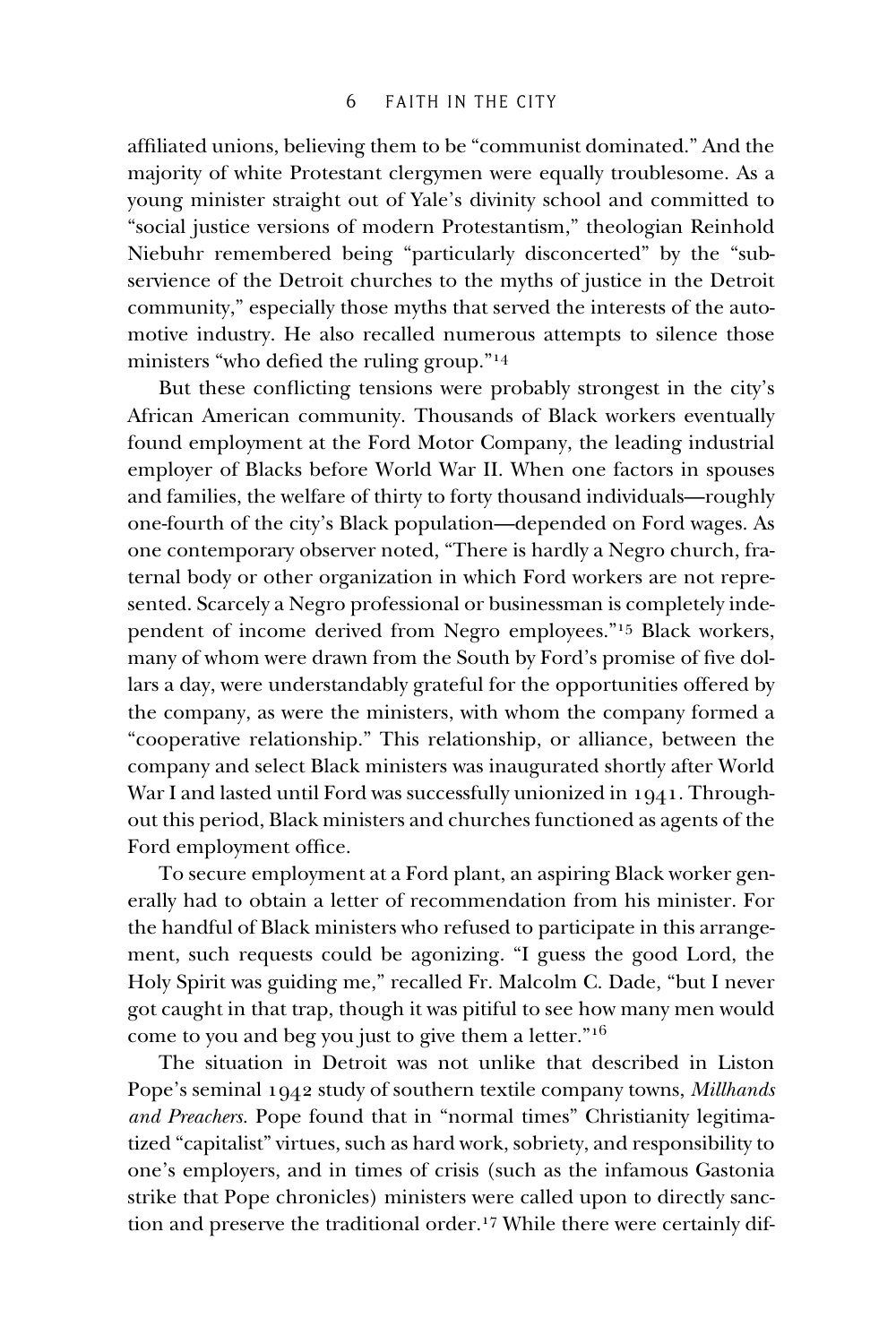ferences between a mill town, where industrialists supplied the church's physical structure and paid the minister's salary, on the one hand and Henry Ford's Detroit on the other, the analogy holds. "Company ministers" and parish priests, indebted either directly or indirectly to the industry, were often unable or unwilling to discuss the merits of unionization. Those who bucked this status quo risked various forms of social and economic reprisal.

For ministers such as Father Dade, Reverend White, and Reverend Hill, resistance to the company's allure allowed them to ensure their own personal and political independence. According to Reverend Hill, who went on to become one of the most radical clergymen in the city, he was forced to refuse the overtures of the company time and time again. It was a gamble. Throughout the late 1930s, the Ford Motor Company (the last of the large automotive concerns to unionize) carried on a campaign of political intimidation and economic terrorism intended to prevent Black ministers and their congregations from taking any kind of active interest in the UAW's efforts. Hill, however, allowed union organizers to use his church for clandestine union meetings disguised as prayer services. "If they met in a union hall," Hill explained, "then some of the spies from Ford would take their automobile license numbers and they lost their jobs. By holding it in a church, it would be difficult for them to prove we were just discussing union matters."<sup>18</sup>

All social movements need what historian Sara Evans and sociologist Harry Boyte characterize as "free spaces": communally grounded and autonomous associations that permit people to work out alternative visions of society and to organize collectively.<sup>19</sup> The central role of Hill's church in organizing one of the largest UAW locals (Local 600) testifies to the Black church's institutional significance in protest struggles. At the same time, Hill also understood the *discursive* power of religion. He consistently attempted to bridge the secular and the sacred, to make faith serve the needs of progressive activism. Hill "was really one of the few preachers I could ever sit and listen to," recalled Eleanor Maki, a local schoolteacher and member of the Detroit Civil Rights Federation (CRF) in the early 1930s. She continued, "He was, I think, sincerely, devotedly, really religious. And he made sense, and he was never afraid to go anywhere or do anything."<sup>20</sup>

Although much of the city's civil rights activity took place within seemingly secular contexts, religion, often translated into a diffuse yet powerful moral imperative, provided a readily identifiable subtexteven for those who questioned the efficacy of organized religion. "I turned away from my church and what I felt was a mockery of religion,"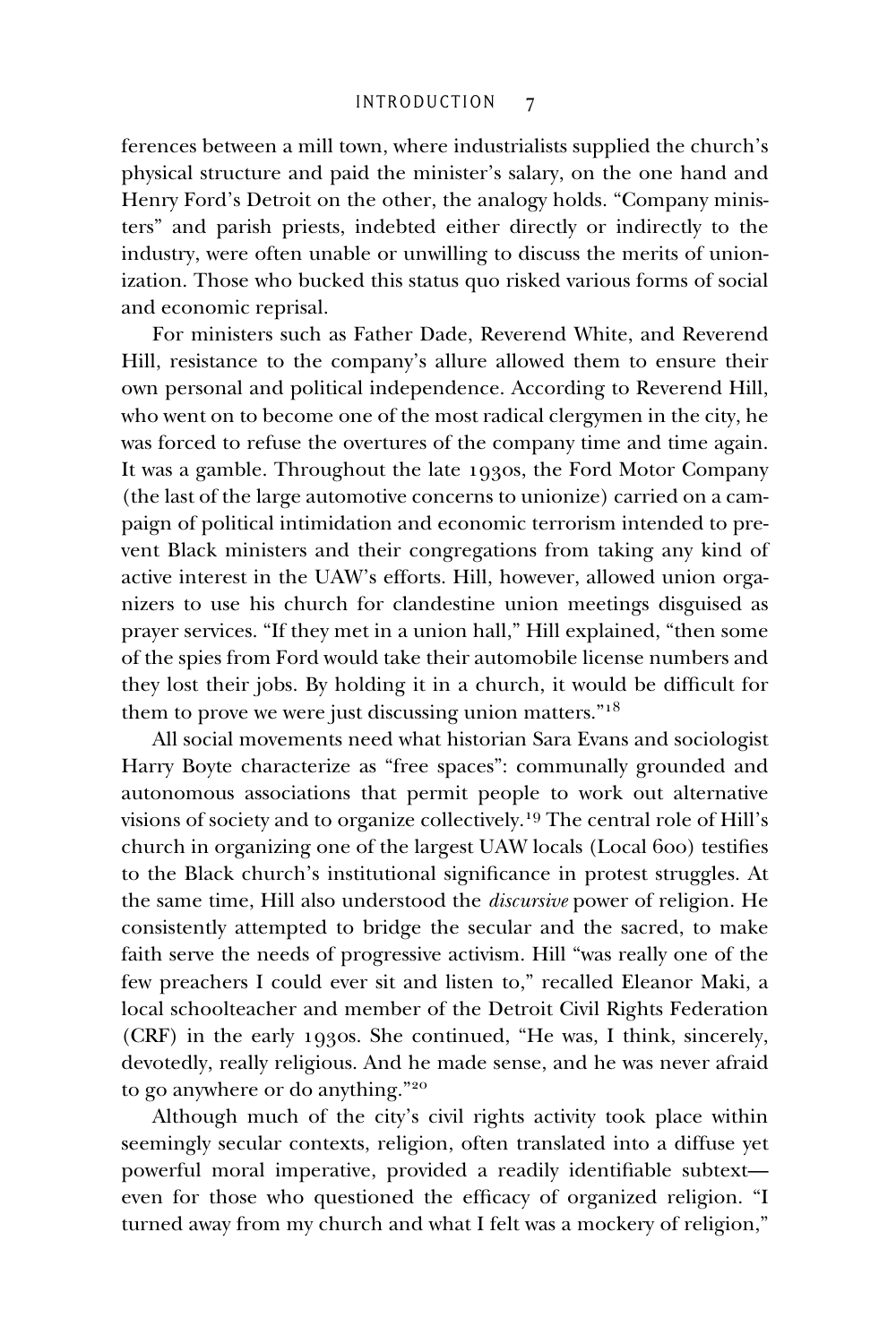writes Margaret Collingwood Nowak in her combined autobiography and biography of her husband, Stanley Nowak. The Nowaks worked for years in Detroit's radical Left community "and became involved in the activities of unemployed groups and the Proletarian Party." "Here," said Margaret, "I felt was religion in action; here I belonged. . . . Working for a better world here and now was far more satisfying than the idea of a distant and problematical Heaven."21 But Nowak never turned her back on the idea that organized religion could be a useful political tool. Both she and her husband befriended and supported Reverend Hill and were often in attendance at Hartford.

Stanley Nowak, who was part of the UAW's Polish Organizing Committee, met Hill during the 1941 Ford strike, and the two went on to work together during the 1942 Sojourner Truth Housing Project incident, in which Blacks and Poles—the two largest cultural minority groups in the city—clashed violently over who would live in the newly constructed federal project. This World War II housing controversy, along with the race riot the following year, would, as historian Thomas Sugrue argues, set precedents for Detroit's public housing policy for another decade. Through all their efforts to prevent the conflicts that Sugrue documents in such ample and depressing detail, Hill and Nowak developed what Margaret Nowak describes as "a wonderful friendship that would take them through two joint campaigns for election to Detroit's Common Council."<sup>22</sup>

The Nowaks, along with Hill, also befriended and supported religious radical Claude C. Williams, a southern white minister who preached a leftist version of the social gospel inspired as much by Marx and Lenin as Christ. Williams's political theology resembled that of religious thinkers and activists Harry Ward and Harry Emerson Fosdick, both of whom believed, as Ward once wrote, that there existed in capitalism "an irreconcilable antagonism to the ethic of Jesus."23 Williams arrived in Detroit in 1942 to take up a position as "minister of labor" for the Detroit Presbytery. He was attracted by the chance to work with newly transplanted southern workers who had been lured to Detroit by employment opportunities in the "Arsenal of Democracy."

Williams was also energized by the challenge of confronting and working against the reactionary men of God whom he believed held sway over large segments of the white working class, men such as Fr. Charles Coughlin, the famous "Radio priest" of the 1930s, who became enamored of fascism and had to be silenced by the Catholic Church and the U.S. government in the early 1940s, and the Rev. Gerald L. K. Smith, a former devotee of Huey Long's "Share the Wealth" ideology who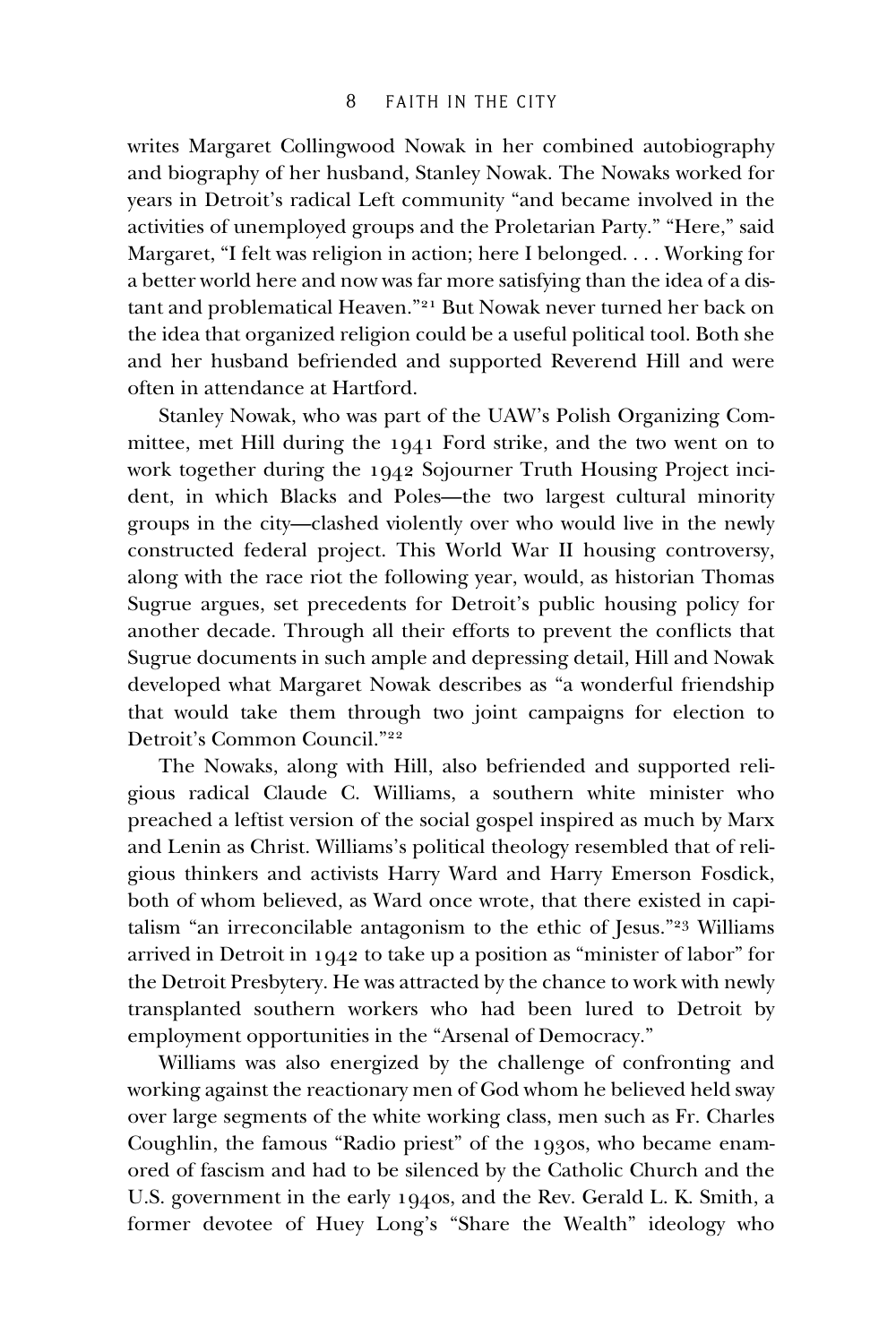became a rabid anti-Semite and a trenchant opponent of any form of racial mixing.<sup>24</sup> For activists within the city's civil rights community, the presence of "hate-mongering religious demagogues" was an important civil rights issue in and of itself. And, while many noted the possible connections between fundamentalism and racial violence, none came close to the feverish pitch of Claude Williams's "exposé," which characterized Detroit as a "modern Babel" of religious reactionaries driving the city toward a race war.<sup>25</sup> When a major riot broke out in 1943, leaving  $34$ dead, 675 seriously injured, and 1,893 jailed, few were completely surprised given the escalating racial violence on the city's streets and in the plants.<sup>26</sup>

In the tense atmosphere of wartime Detroit, Williams was welcomed and appreciated by Detroit's Left community. Admitting that for years "there has been a growing feeling among labor that the church is not interested in the day-to-day problems of the people," Stanley Nowak asserted that "Claude Williams has done more than any other person we know of to counteract this feeling and tendency among labor people."<sup>27</sup> Reverend Hill, for his part, regarded Williams as a man who "in a very practical way" was "making Christianity real," and he literally thanked God for Williams's work in Detroit.<sup>28</sup> Hill's assistant pastor, the Rev. John Miles, became a devotee of Williams and worked closely with his People's Institute of Applied Religion (PIAR). While members of the city's Left were extremely worried about the presence of southern fundamentalists in Detroit (and there were thousands of small storefront churches and congregations catering to the waves of the white southern workers who were flooding the city during the war), Williams actively reached out to them.29

Some of Williams's beliefs were extreme. For instance, in his theological universe Jesus, the "Son of Man," had emerged as a "class-conscious leader" of a people's revolutionary movement aimed at destroying "fascist" Rome. His brand of Christianity was stripped of its supernaturalism, which he saw as "an unscriptural invention of theology" or, more specifically, a corruption of Jesus' revolutionary zeal by the "Christ-centered" theology of Paul. God was not so much a Supreme Being as a "Symbol of Struggle for Freedom, Security, Brotherhood." Sin became any manifestation of "ultra-individualism," while salvation was transformed into "a collective effort of the workers and other victims of this world system to save themselves from the oppressors."30

This was controversial material, but the idea of a *social gospel* of faith in action, of a liberating theology, inspired religious and secular activists alike. Many of the most politically engaged ministers in Detroit took up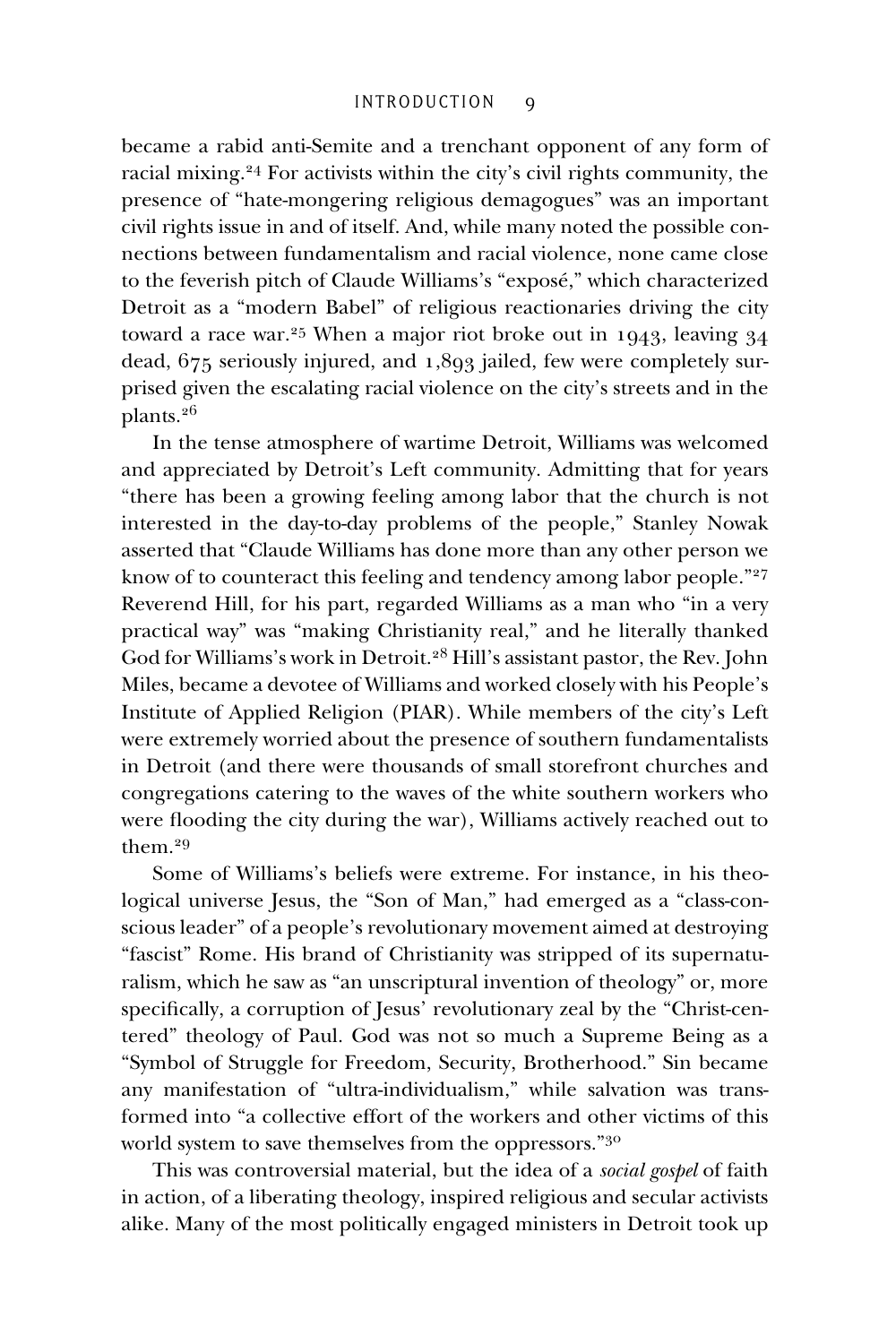the challenge of navigating the sacred/secular divide. One, the Rev. Albert B. Cleage Jr., a founder of Black theology and the Black Christian nationalism movement, was especially eloquent in this regard. In the early 1970s, Cleage changed his name to Jaramogi Abebe Ageyman, which means "liberator, holy man, savior of the nation" in Swahili. His BCN movement was subsequently reformulated as the Pan African Orthodox Christian Church (PAOCC). Since the events narrated in this book deal primarily with the period before Cleage's name change, I have decided, for the sake of clarity and consistency, to use his familial name, along with the original name of the church of which he was founder and eventually holy patriarch. No disrespect is intended to the current members of the individual Shrines of the Black Madonna in Detroit, Houston, and Atlanta or the PAOCC overall.

Much like Claude Williams, Albert Cleage believed that Christianity had become too cluttered and muddled by supernatural ideas and that the "Negro" church—like other forms of ossified organized religion was failing to address the needs of the poor and marginal. Distressed, too, at the number of young radicals who were leaving the Black church in the 1960s, Cleage struggled to make the church not only relevant but central to the goal of self-determination and freedom. He knew that many young activists agreed with Charleen Johnson, a community organizer and welfare activist, who left the church when she was eighteen because she believed that it contributed to a sense of "powerlessness" in its members' lives and because she was seeking "to overthrow the system."<sup>31</sup> Cleage also knew that the sentiment expressed by Luke Tripp, another young radical in Detroit who would go on to become a key figure in the League of Revolutionary Black Workers (LRBW), was widespread. "Man, I don't operate out of a religious bag," Tripp told a local reporter. "I was baptized a Catholic but now you can say I am a free thinker."<sup>32</sup>

Early on, some older activists and community leaders had hoped that Cleage would provide guidance to the younger radicals and "give them a little discipline."<sup>33</sup> Instead, what Cleage offered to younger activists such as Tripp, General Baker, Ken Cockrel, John Watson, and others affiliated with UHURU, an early Black nationalist group, was encouragement. In a sense UHURU—the name means "freedom" in Swahili—was among the earliest organizational expressions of the diverse intellectual and political trends that converged within Detroit's radical circles as a rejection of nonviolence and the embrace of Black nationalism and third world revolution. Many of the young people involved in UHURU, and later with the independent paper *Inner City Voice,* had been regular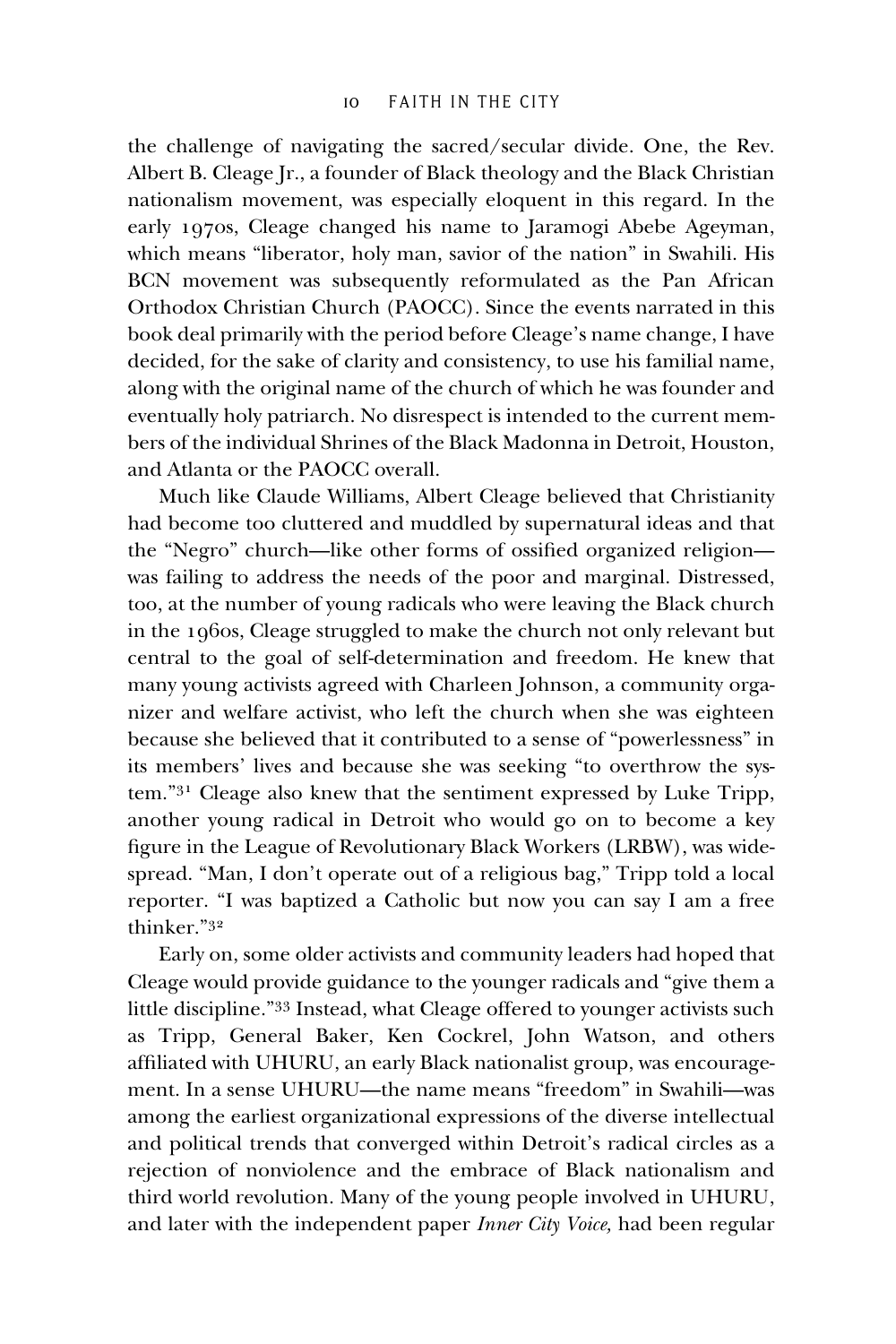attendees of the Socialist Workers Party's (SWP) weekly Militant Labor Forums. Some had been involved in the southern struggle, traveling south to work with the Student Nonviolent Coordinating Committee (SNCC).

The writings and example of Cuban and African revolutionaries were profoundly influential within this circle, as were, closer to home, the works of Robert F. Williams, whose 1962 volume *Negroes with Guns* was "popular early reading," along with texts by Malcolm X and Albert Cleage. Dan Georgakas, who with Marvin Surkin would go on to chronicle the experiences of their generation in *Detroit: I Do Mind Dying* (1974), remembers attending a talk by Cleage on the Cuban missile crisis and "going home thinking we might be dead by morning."<sup>34</sup> Despite a substantial difference in age (Cleage was born in 1911), Cleage shared many of the younger generation's views and positions. At one point, he even put forth the idea of ordaining young civil rights workers in the North and South as a way of protecting them against "the conspiracy to either kill them in Vietnam or take them out of active work by putting them in a penitentiary."35 And while the *Black Manifesto,* a document written in Detroit and dramatically presented in May 1969 by James Foreman at Riverside Church in New York, expressed an ambiguous relationship with religion—it demanded \$500 million from white churches and synagogues—Cleage, the members of the Interreligious Foundation for Community Organization (IFCO), and other budding Black theologians supported the manifesto's goals.<sup>36</sup>

Given the religious dimensions of the political struggles that animated Detroiters in the latter half of the 1960s, we must question the conventional view that the Black power movement was "de-Christianized" and totally secular. Indeed, Reverend Cleage was so central in the creation of what might be called the latter or second civil rights movement in Detroit—as opposed to the "early" movement of the 1930s and 1940s—that I chose to highlight his experiences and political theology in the second half of this book.

Despite the richness of these sorts of connections between political radicalism and progressive religion in both the 1930s and the 1960s, historians and theorists of social movements in Detroit and elsewhere have too frequently addressed religion as a tangential, rather than central, factor in political struggle. My argument is not that religion does or should take precedence over other modes of individual or collective identification but that religion has been a crucial factor in the cultures of opposition that make collective action possible. Gospel hymns and other forms of sacred music, as well as biblical stories—David's defeat of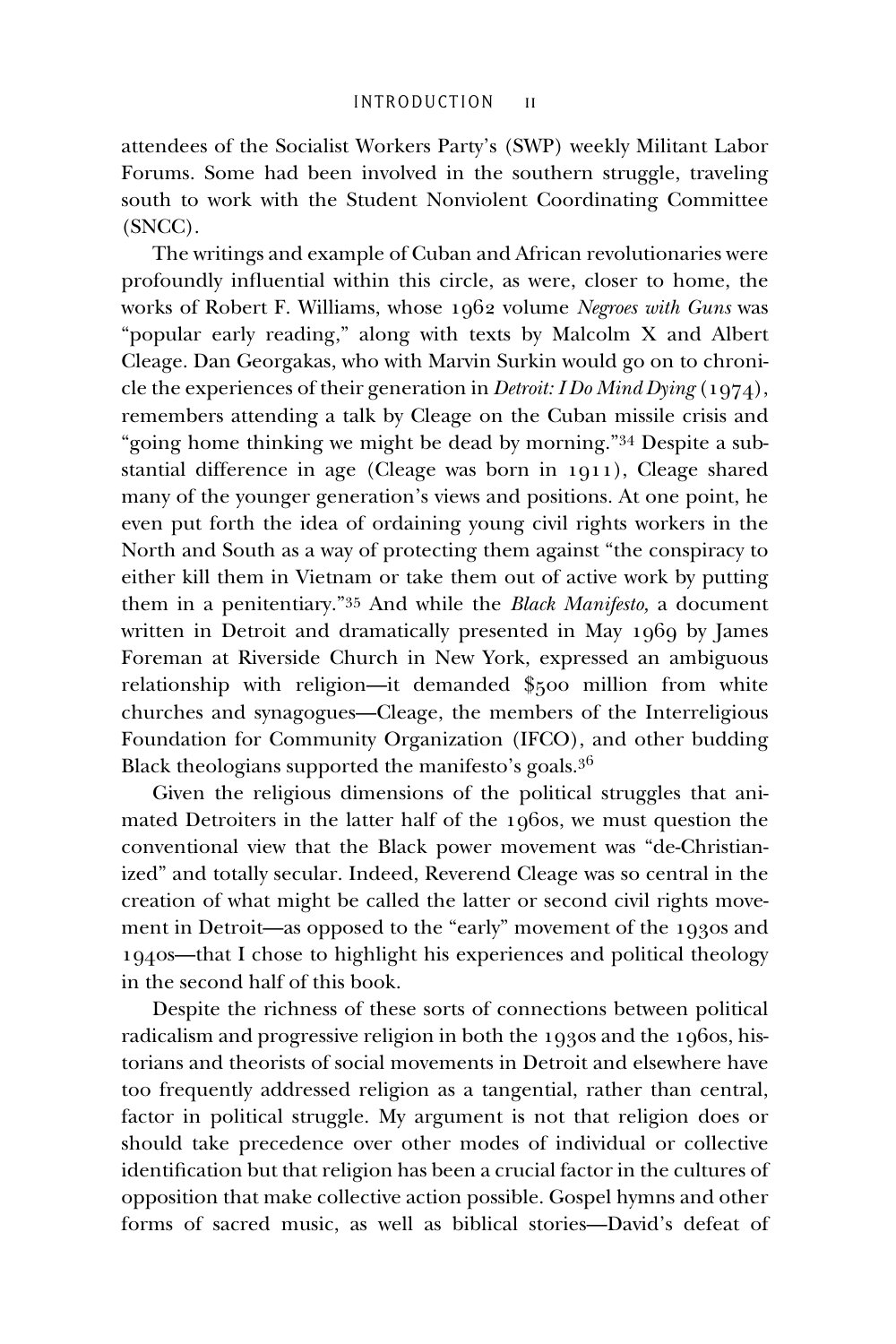Goliath, the story of Exodus, and the life of Christ—can be given a political spin and incorporated into an oppositional consciousness. Further, even in its most "otherworldly" manifestations, emphasizing the eschatological transcendence of the material world, religion provides the raw materials for an ethical and prophetic critique. Religion, that is to say, can provide a picture of an ideal world that is continuously—and critically—juxtaposed against an actual social order. "At its worst," argues Black theologian Cornel West, religion "serves as an ideological means of preserving and perpetuating" the status quo, but "at its best" religion has the potential to yield "moralistic condemnations of and utopian visions beyond present social and historical realities."37

Thus, if America has historically denied freedom to African Americans and members of other oppressed and marginalized social groups, then religion—from Judaism to the Nation of Islam (NOI, founded in Detroit in the early 1930s) to variants of Christianity ranging from evangelical Protestantism to Catholicism and beyond—has often appealed to a higher standard, a greater authority and source of justice. The content of religious belief and practice need not be "liberal" or "progressive" in order for it to serve this function. The type of Christianity that sustained most Black southern communities in their civil rights activism, for instance, was illiberal, highly emotional, and structured by an "irrational" belief in miracles, faith healing, and other direct manifestations of the Divine.

Historian Christopher Lasch presaged this notion in an almost lyrical way when he wrote:

Religious contributions to social movements might be characterized as inspirational and inflammatory, disciplinary and morally self-corrective, politically sobering and cautionary, emotionally healing and hopegiving. Only the notion of some higher set of standards prevailed and that these, at least, were not flouted with impunity could give hope to the hopeless or enable them to see themselves as moral agents not merely as victims.38

This passage also describes the political faith that guided the words and deeds of some of Detroit's most prominent and politically engaged ministers—a core of belief that sustained the movement culture over more than three decades of militant civil rights activism.

That activism can be divided into two distinctive periods: the first from the early 1930s to the early 1950s; and the second from roughly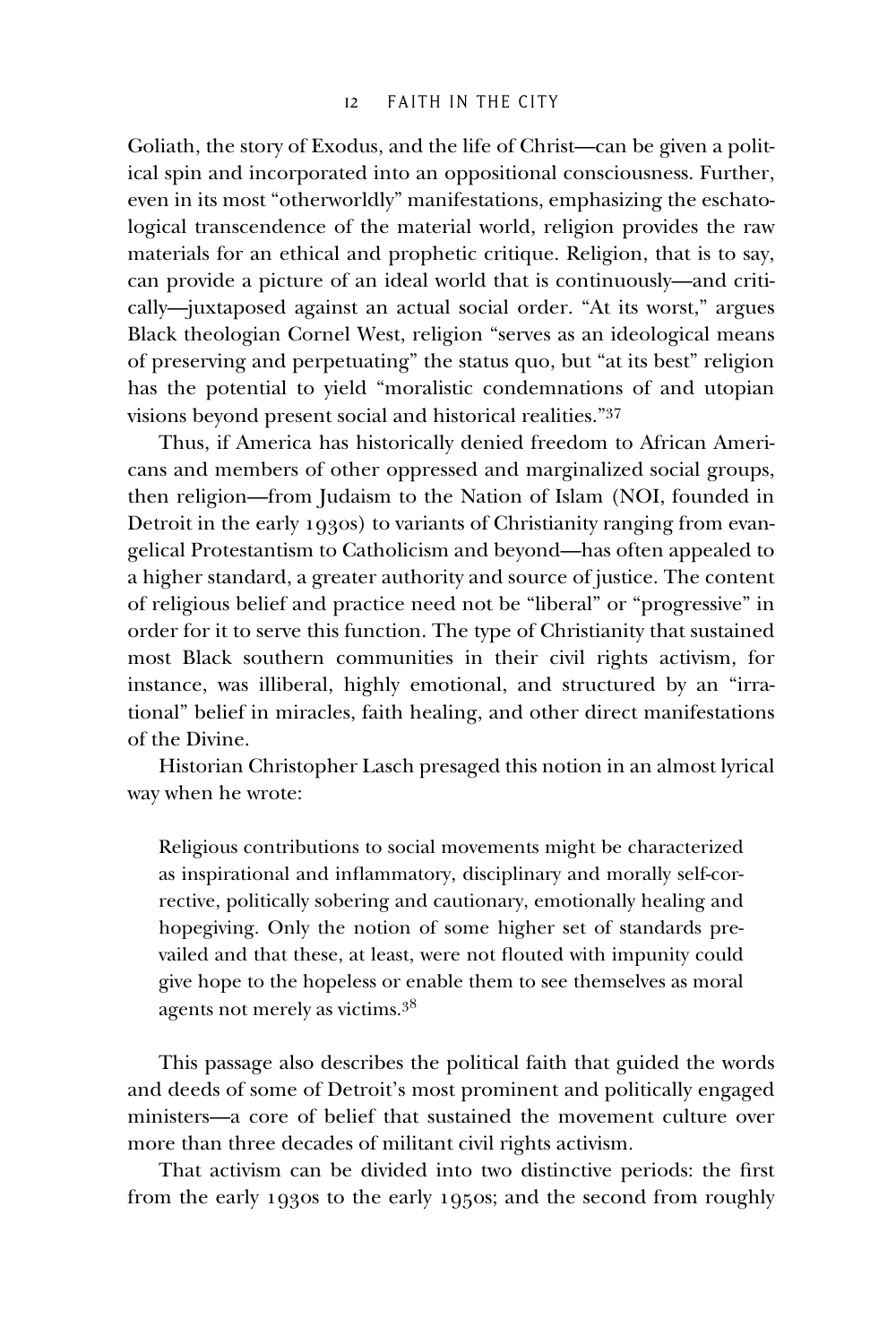the late 1950s to the late 1960s. I have framed my investigation within a study of two ministers who are especially representative of religiously inflected activism in their respective periods: the Rev. Charles A. Hill and the Rev. Albert B. Cleage Jr. My two narratives—the history of various civil rights mobilizations from the 1930s to the 1960s and the political biographies of Hill and Cleage—offer a running dialogue between history and biography, with each influencing and hopefully enriching the other.

The great promise of the biographical approach, even in the attenuated version that I employ here, lies in its ability to at least partially personify a moment or in this case a succession of moments. By drawing our attention to the complex processes of identity formation, biography gives us a perspective on an equally complex set of historical trends and social forces—forces that structure our society and its politics. Because all of our lives play out in social and cultural contexts, a biographical narrative should transcend its individual subject and steadily draw us into the webs of friendships, rivalries, aspirations, fears, and circumstances that give his or her life meaning. As pastors of large and politically significant Black congregations who pursued distinct social, political, and religious strategies, Hill and Cleage shaped and were shaped by two distinct yet overlapping communities of protest and struggle. The Left, with which this book is chiefly concerned, looked very different in the 1930s and 1940s than it did in the 1960s. The personal and political and religious lives of Reverends Hill and Cleage do evidence moments of symmetry, but between them lies the redefinition of the social gospel, the transformation of the militant Left, and perhaps the very meaning of civil rights and social justice itself.

## THE DIALOGUE BETWEEN HISTORY AND BIOGRAPHY

The first half of *Faith in the City* is organized around the Rev. Charles A. Hill. Born in Detroit in 1893, Hill's activism and implicit political theology—he was not a theologian in the traditional sense—was rooted in the prophetic tradition of African American Christianity and the idealism of early-twentieth-century versions of the social gospel. As it was developed by thinkers such as Walter Rauschenbusch, the social gospel linked ideas about social transformation with an understanding of God's immanence, of his Kingdom as something that was at least partially realizable in this world. As Rauschenbusch himself explained in his *A Theology for the Social Gospel* (1917):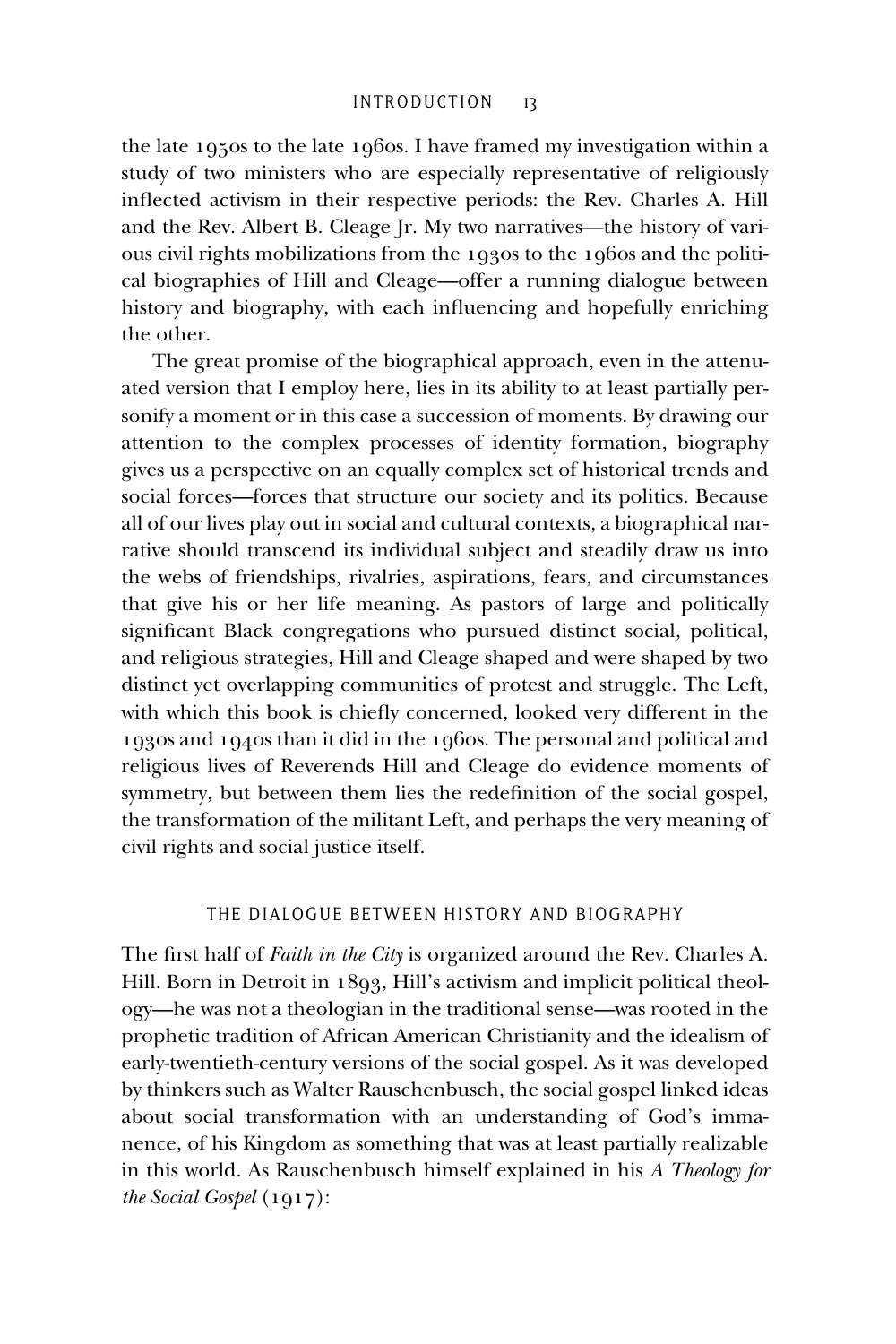This doctrine [of the Kingdom] is itself the social gospel. Without it, the idea of redeeming the social order will be but an annex to the orthodox conception of the schema of salvation. It will live like the negro servant family in a detached cabin back of the white man's house in the South. If this doctrine gets the proper place which has always been its legitimate right, the practical proclamation and application of social morality will have a firm footing.<sup>39</sup>

In Rauschenbusch's recasting of orthodox Christianity, *sin* is defined as a social or collective expression of selfishness transmitted from generation to generation not through blood forever tainted by Adam's—and therefore mankind's—Fall, but through exploitative social and economic structures. In turn, salvation is reconceived as collective and corporate: "This involves redemption of the social life from the cramping influence of religious bigotry, from the repression of self-assertion in the relation of upper and lower classes, and from all forms of slavery in which human beings are treated as mere means to serve the ends of others."40 Rauschenbusch arrived at these theological conclusions after spending years toiling in a parish in the Hell's Kitchen neighborhood of New York, working primarily with the area's immigrant and impoverished residents.

As a movement within American social Christianity and Protestant or "evangelical" liberalism, the social gospel is generally said to have begun during the Gilded Age and to have reached its peak in the 1920s, after which it suffered a decline (its insistence on combining theology with practice may explain why the movement never became particularly large or widespread). But the social gospel was also, arguably, a precursor to liberation theology and similar in some respects to a broader compass of ideas, popular in the 1930s, that linked Christianity with Marxism. The stress on justice for workers, immigrants, and (though seldom articulated in older versions of the social gospel) African Americans is echoed, for instance, in the writings and political activism of Harry Emerson Fosdick, Harry Ward, and Claude C. Williams, as well as those of Catholic social thinkers such as Msgr. John A. Ryan, who used his position at Catholic University to advocate the "just wage" theory.41 While the more radical and anticapitalist applications of these ideas can be seen as a response to urban-industrial problems in the late nineteenth and early twentieth centuries, the social gospel might also be conceptualized as part of a larger tradition of American social Christianity rooted in antebellum voluntary societies, home missions, and reform movements, including abolitionism.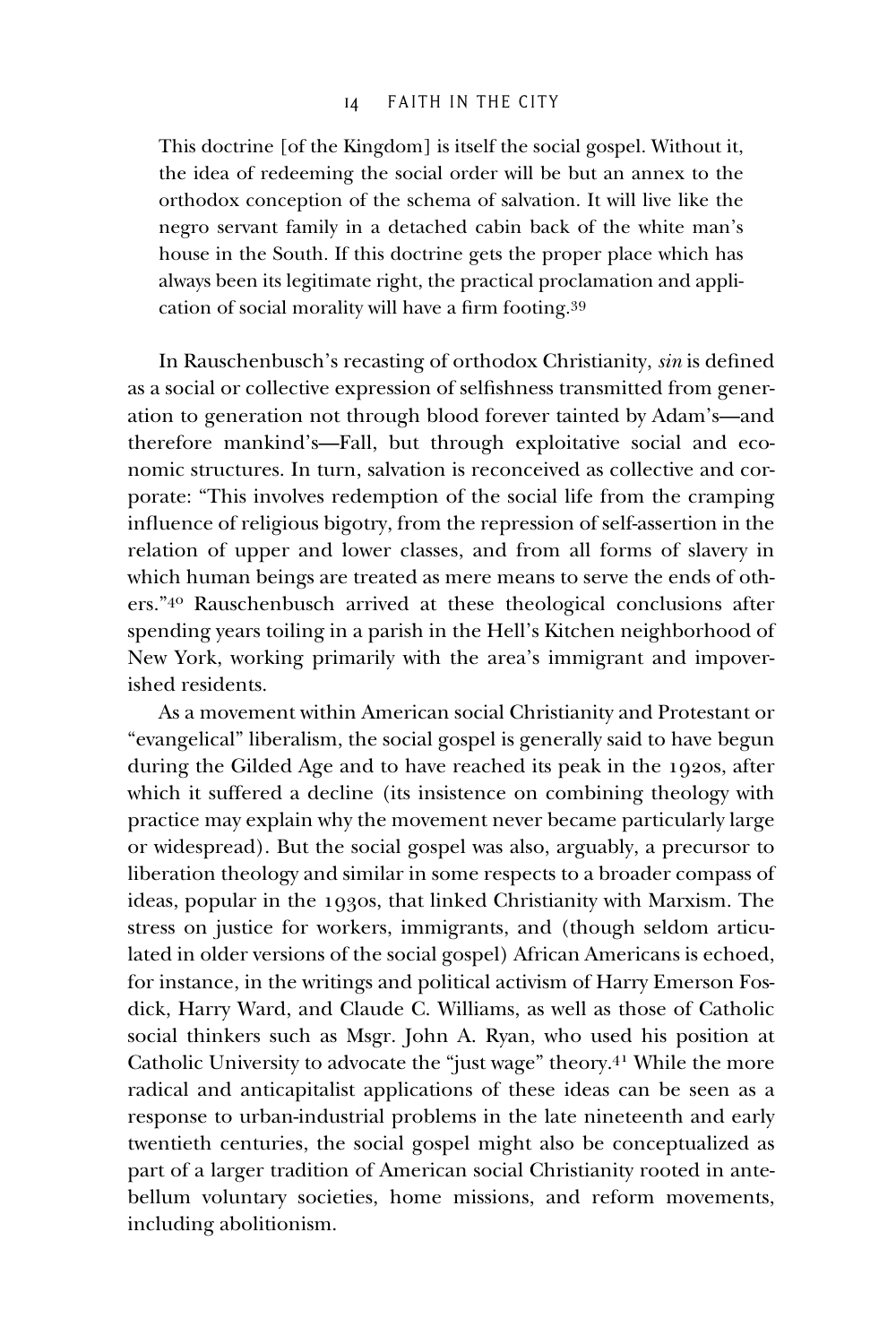At the same time, the social gospel has been justly criticized for its aversion to the nascent feminist movement, its adoption of paternalistic attitudes toward Blacks and immigrants, its vagueness on practical programmatic matters, and its perhaps excessive optimism about political change. Seen from this perspective, the social gospel's origins lay less in a radical critique of capitalism and more in a "growing conservative awareness that industrial capitalism has been the radical force in American society, generating social change of unforeseen consequences, heedlessly disruptive of human community."<sup>42</sup> Although American social Christianity developed an increasingly radical dimension in the 1930s and  $1940s$ , it did not completely shed its prior affinity with an organic conservatism. This blend of, or perhaps creative tension between, the radical and the conservative is reflected in the complexity of Charles Hill's own political theology.

The commonalities between the social gospel and the prophetic strain in Black religious thought often went unnoticed, but the imperative to reform society—to bring it in line with Christian ethics—has always been central to African American Christian thought. The example of Martin Luther King Jr. is obvious in this context; but, as with many of the topics covered in this book, an argument can also be made here about the ways in which the 1930s laid the foundations for the 1960s. Indeed, a number of even earlier figures, such as Reverdy C. Ransom and Nannie Burroughs, who were active in the late nineteenth and early twentieth centuries, harbored a special affinity for the social gospel tradition and particularly its emphasis on making religious institutions more responsive and relevant to contemporary social conditions.43

Hill's rendering of the social gospel was never as radical as that of his good friend Claude Williams, who believed that it was necessary to overthrow capitalism in order to lead men and women from the sins of exploitation to the salvation of justice and human liberation. Yet Hill believed deeply in the tenets of evangelical liberalism. He also believed that the future of African Americans was tied to labor and that the early years of the industrial unionization movement held out the possibility of reconstructing the social order and fulfilling the promise of economic, and by extension racial, democracy.

The pastor of Detroit's Hartford Avenue Baptist Church for over forty years, Hill was dedicated to integrationist civil rights struggles predicated on the viability of interracial, interethnic coalition building in which the left wing of the labor movement, as well as the Communist Party (CP) and its various "front groups," were central. Hill was not a member of the CP, but at a time when individual communists and local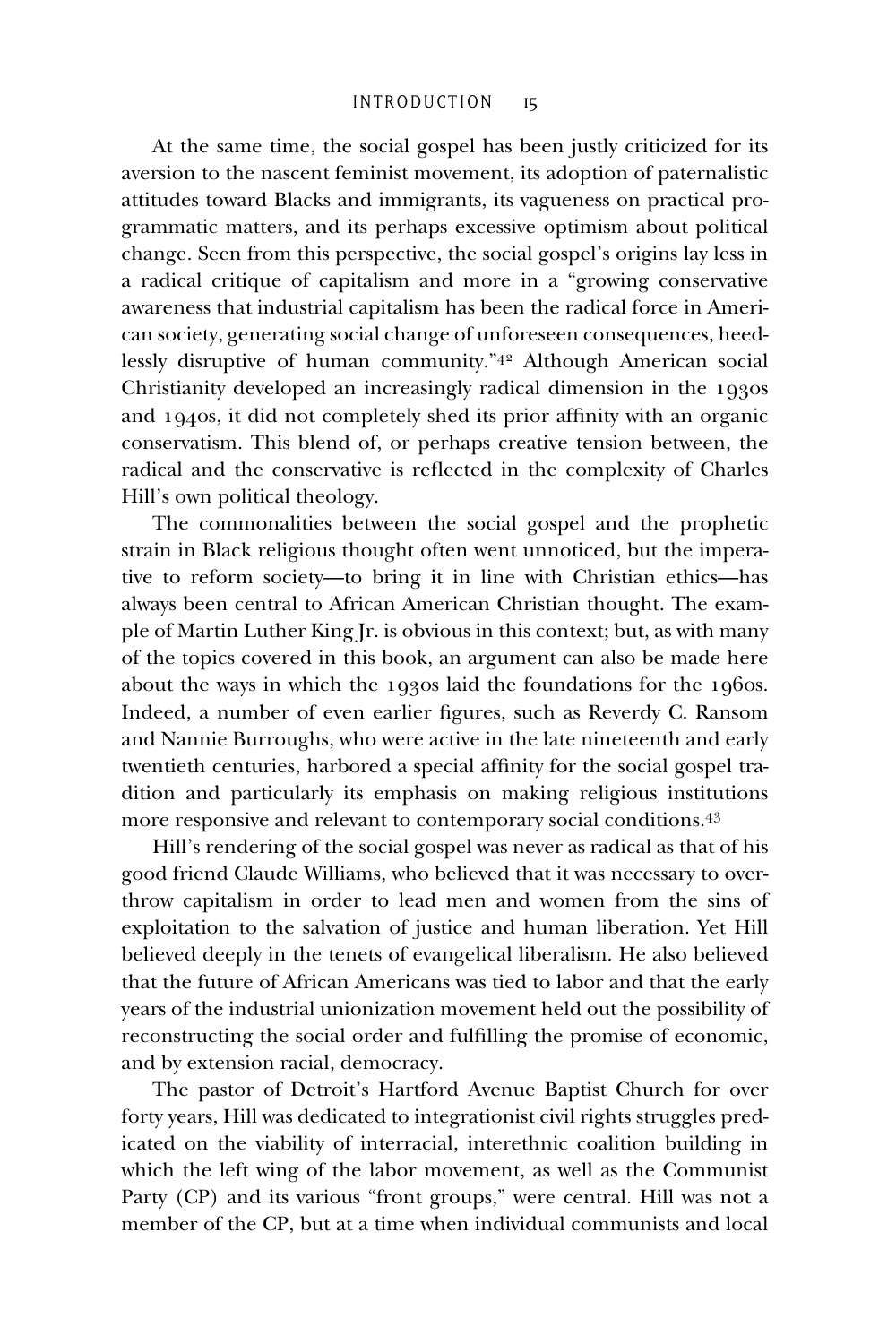fellow travelers made up a sizable portion of the city's Left, he evidenced few qualms about positioning himself within that political and cultural milieu. This openness was not peculiar to Hill or Black activists in Detroit. As Horace Cayton and St. Clair Drake note in their study of Chicago in the 1930s and 1940s, Blacks

take their friends and allies where they can find them. Most of them were attracted to the Communists primarily because the "Reds" fought for Negroes as Negroes. . . . Every time a black Communist appeared on the platform, or his picture appeared in the newspaper, Negroes were proud; and no stories of "atheistic Reds," or "alien Communists" could nullify the fact that here were people who accepted Negroes as complete equals and asked other white men to do so.44

Or, as Detroit's Coleman A. Young put it, "Hell, I would have teamed up with Satan if he could have assured me that I'd have all the working privileges of a white man."<sup>45</sup>

More important, the feeling appears to have been mutual. Few radical organizations in Detroit failed to incorporate some sort of religious presence or dimension. The Civil Rights Federation, for example, which united many of the strains of leftist political activism in Detroit during the late 1930s, including those within the orbit of the Communist Party, always had a religious flavor. The purpose of the organization (which began its existence in 1935 as the Conference for the Protection of Civil Rights, and merged with the national Civil Rights Congress in the late 1940s) was to create "a real united front" and provide a Left alternative to such liberal organizations as the American Civil Liberties Union (ACLU), the Jewish Community Council, and the NAACP. Until the 1940s, when local Jewish radical Jack Raskin assumed the helm, the group was headed by clergymen, including the Rev. John H. Bollens, a white pastor of the Messiah Evangelical Church and a former director of the local ACLU, and the Rev. Owen Knox, a white Methodist minister and proponent of Methodist social action, a movement inspired by Harry Ward. In the late 1930s, Hill served as head of the federation's Negro Department. He was also among the leaders of the Detroit branch of the National Negro Congress (NNC), which was equally committed to religious and ministerial representation. The Federal Bureau of Investigation (FBI) files on the NNC list the Reverends Hill, White, and John Miles (Hill's assistant pastor at Hartford, whose ties to the CP appear to have been much stronger than Hill's), as well as unionists Christopher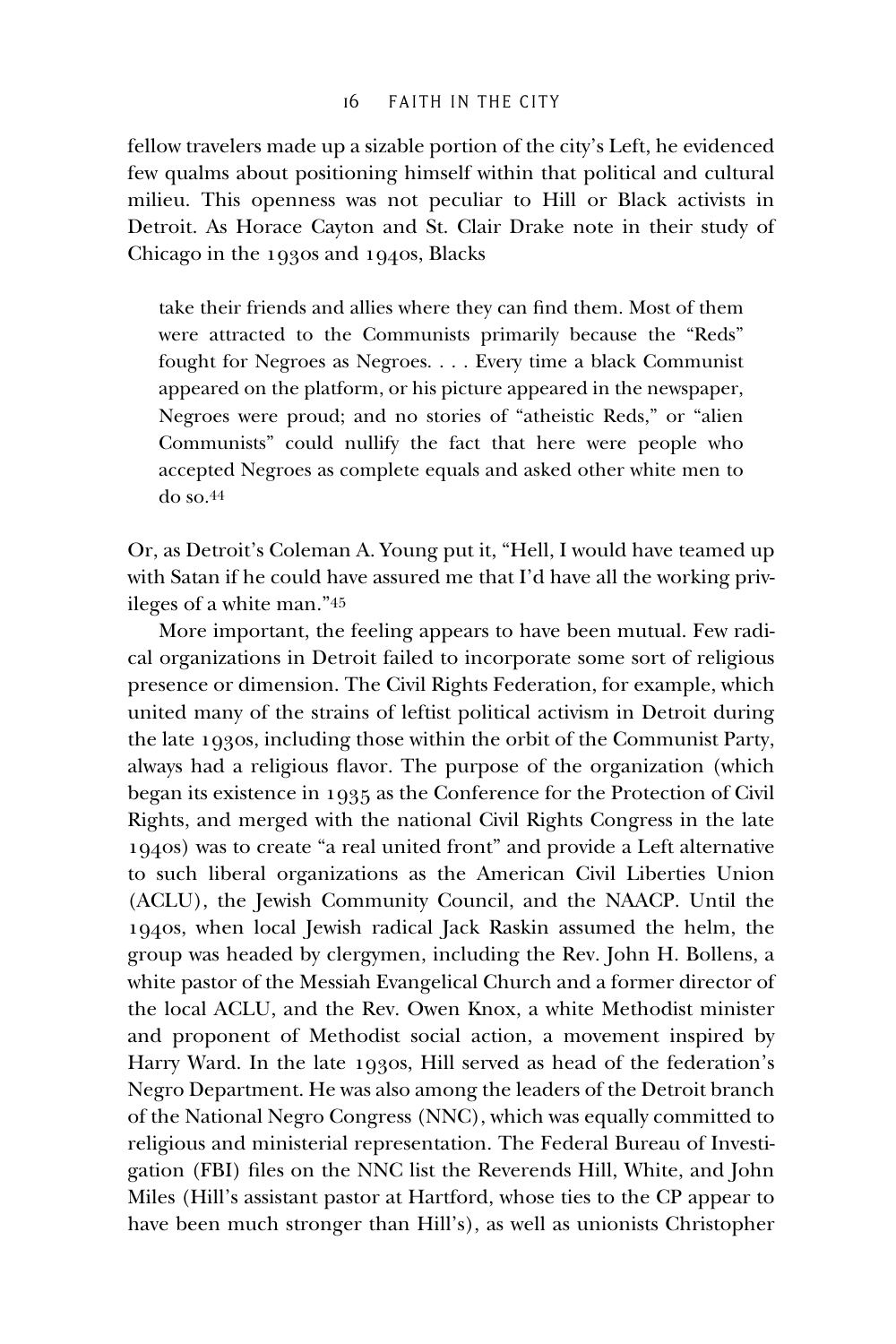Alston, Hodges Mason, John Conyers Sr., Snow Grigsby, and Sen. Charles Diggs Sr., as among those sponsoring the Michigan chapter.<sup>46</sup>

Perhaps because they had to contend with a host of reactionary fundamentalist preachers who took up residence in the city and advocated against racial justice and progressive unionism, local activists from both the religious and secular traditions seemed very much aware of religion's potential. This was true even for those on the Far Left. The assumption that communists, Marxists, and associated radicals are by definition "godless" is simplistic at best: Marx's famous characterization of religion as an opiate, in its entirety, reads: "Religious distress is at the same time the expression of real distress *and the protest against real distress.* Religion is the sigh of the oppressed creature, the heart of a heartless world, just as it is the spirit of an unspiritual situation. It is the opiate of the people."<sup>47</sup> Radical organizations such as the Communist Party or the Socialist Workers Party may not have been in touch with the sigh, the heart and the spirit of religion, but they found numerous opportunities to use the trappings of religion, especially Christianity, to make a political point.

One of my favorite examples of this functional use of religion as political critique is a cartoon by Art Young, which was reprinted in a 1954 issue of the CP's *Daily Worker.* The drawing depicts a wanted poster for Jesus Christ, who is charged with "Sedition, Criminal Anarchy, Vagrancy, and Conspiring to Overthrow the Established Government." The caption underneath the dispirited and disheveled-looking Christ reads: "Dresses poorly, *said* to be a carpenter by trade, ill-nourished, has visionary ideas, associates with common working people, the unemployed, and bums. Alien—Believed to be a Jew . . . *Professional agitator* . . . Marks on hands and feet the result of injuries inflicted by an angry mob led by respectable citizens and legal authorities."48 Nor was it unusual, in Detroit as elsewhere, to find union organizers drawing connections between unionization and Christianity—Christ as worker—or to see union publications differentiating between "true" and "false" religion. As one CIO publication ventured, true religion "puts its faith in the people, believing in power with, not over them."<sup>49</sup>

For someone like Hill, a belief in the "Brotherhood of Man" and the "Fatherhood of God"—that God is ultimately no respecter of persons coalesced nicely with the union's and the Left's support of social and racial equality. The plight of African Americans was central to Hill's political activism, but he was involved in a cause and a community that united people from various faiths and doctrines—especially Jews, Poles, the foreign born, and political minorities—in a common struggle for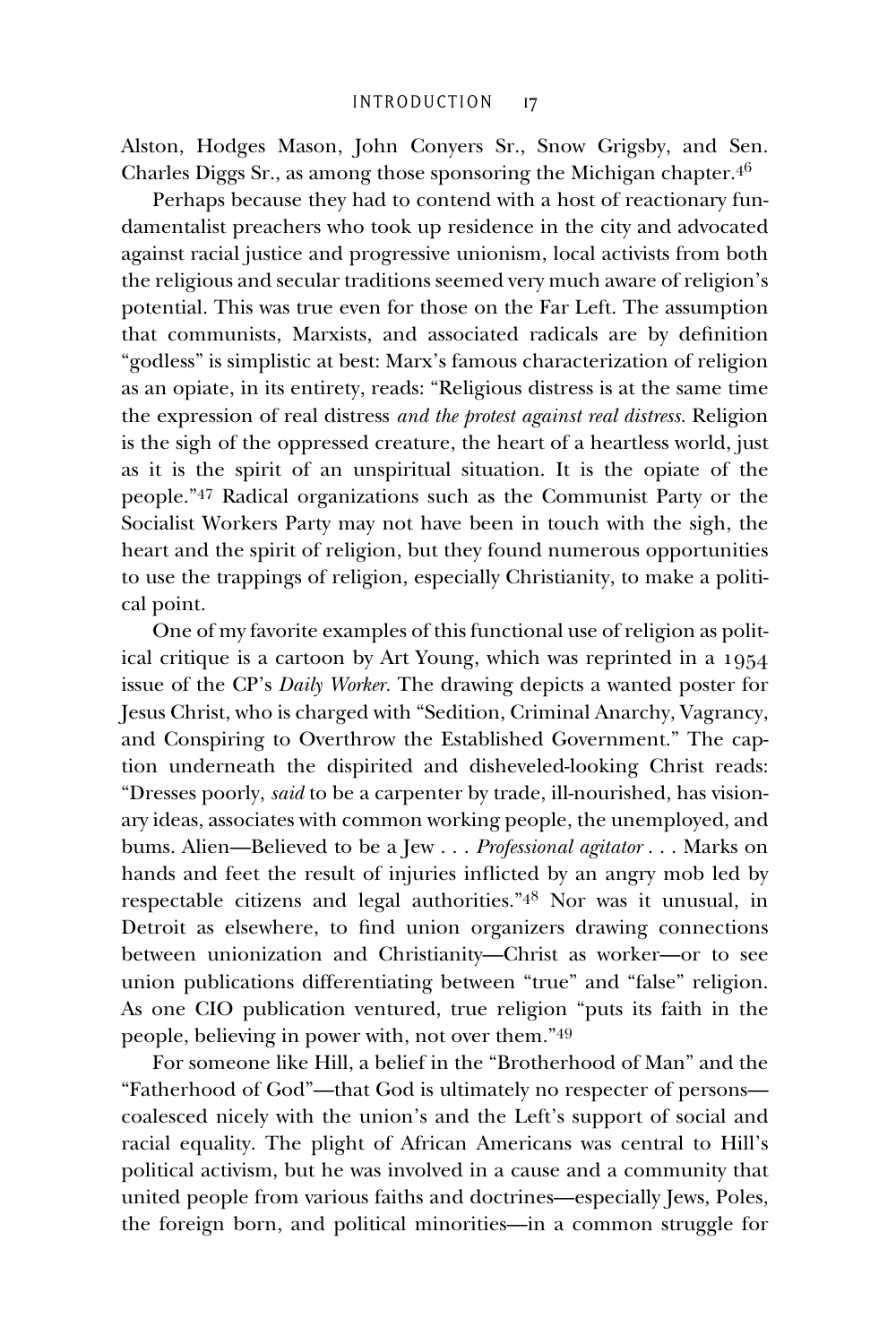

**"Wanted Poster of Christ" by cartoonist Art Young. (From the** *Daily Worker,* **September 19, 1954.)**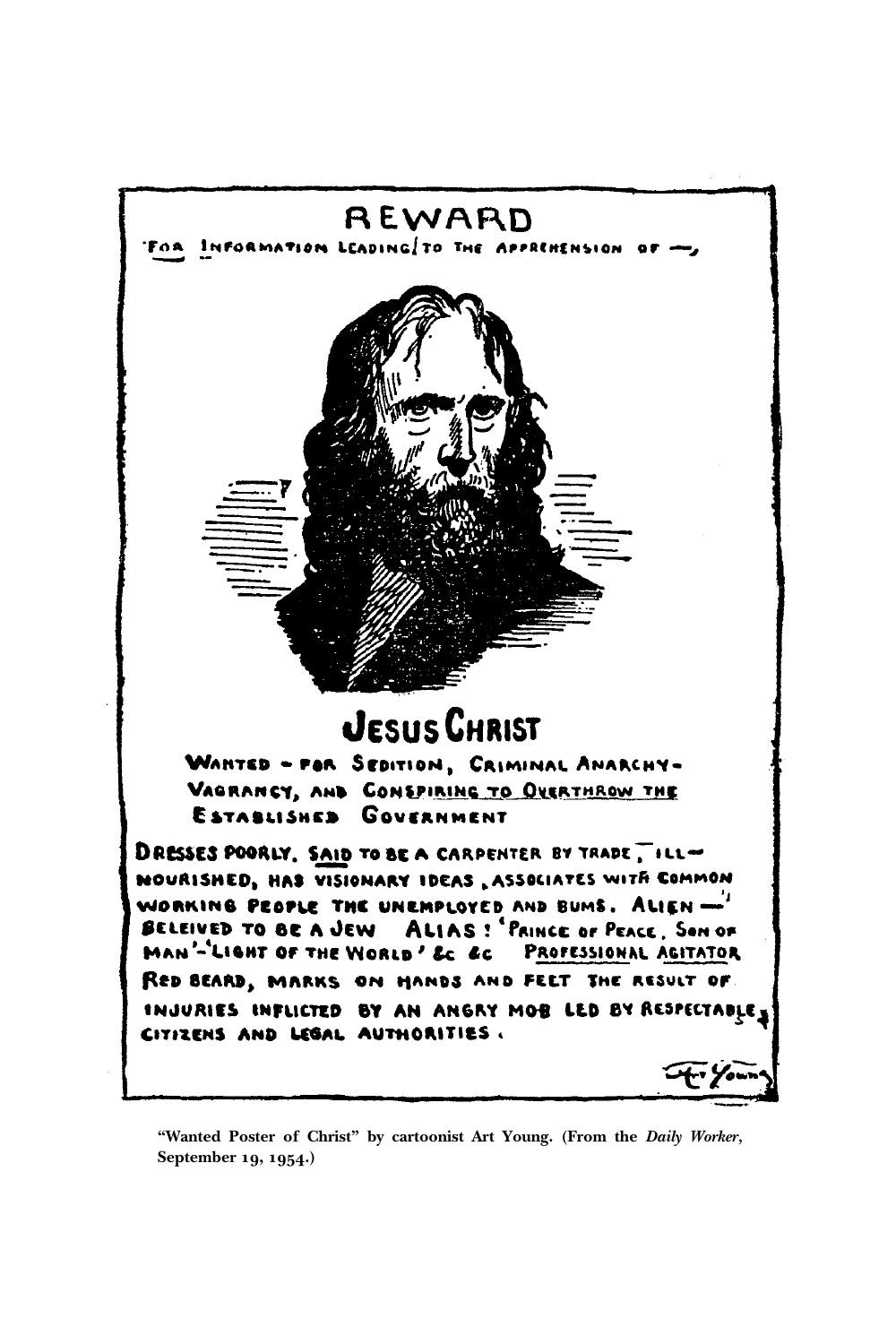social justice. In many ways, that common struggle can be best conceptualized as an "early" civil rights movement conducted by an "early" civil rights community that began to take shape in the 1930s around organizations such as the Civil Rights Federation, the National Negro Congress, and the militant wing of the labor movement; that was active in the 1940s in Detroit's version of the Double Victory campaign (victory against fascism abroad and victory against discrimination at home); and whose existence was severely challenged in the harsh anticommunist climate of mid- to late 1950s. This argument was made most convincingly by historians Nelson Lichtenstein and Robert Korstad in a 1988 article in the *Journal of American History* entitled "Opportunities Found and Lost: Labor, Radicals, and the Early Civil Rights Movement," and it guides the development of the first half of this book.

Building on British historian E. P. Thompson's observation about the "window of opportunity" that seems to define the life cycle of a movement, Lichtenstein and Korstad argue that the narrowing of public discourse in the cold war era contributed to the "defeat and diffusion" of the early civil rights community, that the rise of anticommunism shattered the Popular Front coalition on civil rights, and that the "retreat and containment of the union movement deprived black activists of the political and social space necessary to carry on an independent struggle."<sup>50</sup> It was under these circumstances, they claim, that the civil rights struggles of the late 1950s and early 1960s took on their unique social character and political strategy. While some of this is certainly true, Lictenstein and Korstad overlook the myriad ways in which the movements of the 1930s and the 1960s exist on a single continuum. A closer study of intergenerational transmission, of reflection and continuity, offers a much more accurate model for understanding the movement cultures created in places such as Detroit and the role that key figures such as Reverend Hill, whose activism spans the 1930s–1960s divide, played in making these cultures into rich and vibrant and spiritual and active spaces.

The second half of this study therefore focuses on this question of change and continuity within and among activist communities in Detroit. The main focus is on the Rev. Albert B. Cleage Jr. and what might be called the *reconstitution* of the city's Left from the late 1950s onward. Cleage embarked on his ministerial and political career in Detroit in the mid-1950s as Hill's viability as a spokesperson and community organizer was beginning to wane under the pressures of a repressive political climate. Some of the issues that animated Hill and his allies—the lack of adequate political representation for Blacks, housing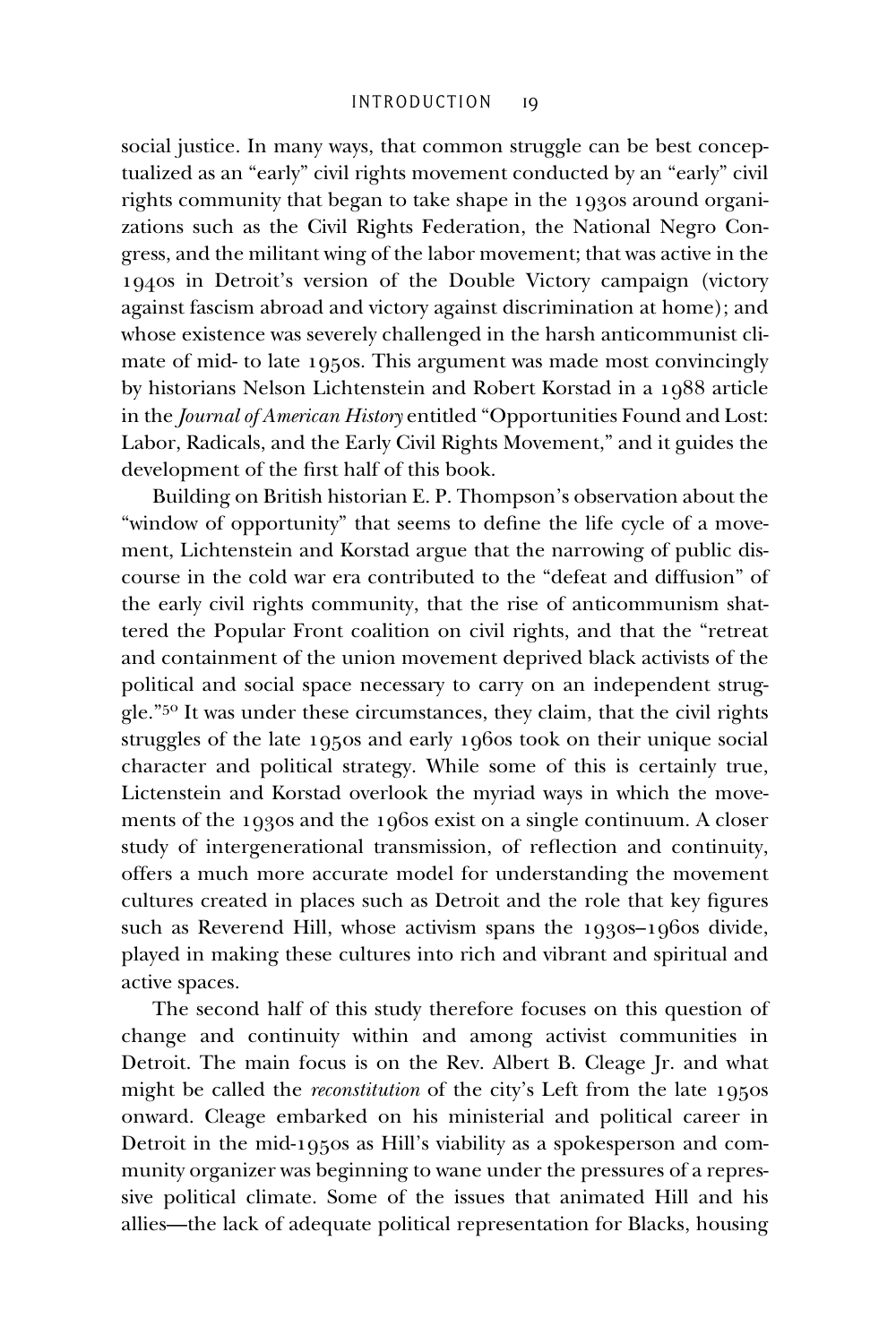and job shortages, police brutality—were also cornerstones of Cleage's activism. Cleage, however, adopted a new approach to the amelioration of these social ills. Preaching a type of gospel very different from the Reverend Hill's—one based on the "realism" of neo-orthodox theology as opposed to the traditional "idealism" of the social gospel—Cleage eventually repudiated the older Left-labor coalitions and their integrationist tendencies. Instead he turned to Black theology and Black Christian nationalism.

In this sense, Cleage was part of a growing national trend in Black religious and political thought, a trend that developed and codified Black theology and linked it with other liberation theologies in Latin America, Africa, and North America. On Easter Sunday, 1967, he unveiled an eighteen-foot painting of the Black Madonna at his Central Congregational Church and began to lay the foundations for his Black Christian nationalism movement. Deploying a political theology based on a Black Christ as a Black revolutionary, Cleage worked to transform the Black church into the foundation of a new, or rather redeemed, Black nation. Calling for community control of institutions in the inner city as well as self-determination in economics, culture, and religion, Cleage offered what he viewed as the only viable alternative to the social and political vision of the mainstream civil rights movement. "You can't fight an enemy that you believe is your friend," he wrote, "dedicated to your welfare and your best interest." For Cleage, as for many other radicals in the mid- to late 1960s, American society—white society—was far too sick to merit the extreme effort of integration: "Every time the cattle prod was used, every time the fire hose was used, every time a black person was beaten, we saw the bestiality to which the white man has degenerated in a racist society."51

For Cleage, who was very taken with Reinhold Niebuhr's theology as a young divinity student, the construction of "Heaven on Earth," to use a well-worn phrase associated with the social gospel, was an impossible dream. Racism, as a manifestation of unequal divisions of power and resources, was a deeply entrenched social phenomenon, one that could not be overcome by moral suasion and enlightenment. Led to these conclusions by disillusionment with the ideology and tactics of the southernbased civil rights movement, as well as the liberal and labor-based traditions of its northern counterparts, Cleage represented an important transition for Black political and religious radicalism in Detroit. The "rights of labor," especially equal employment opportunities and increased Black representation within unions, were still a goal of Cleage's activism, but the context within which the struggle was waged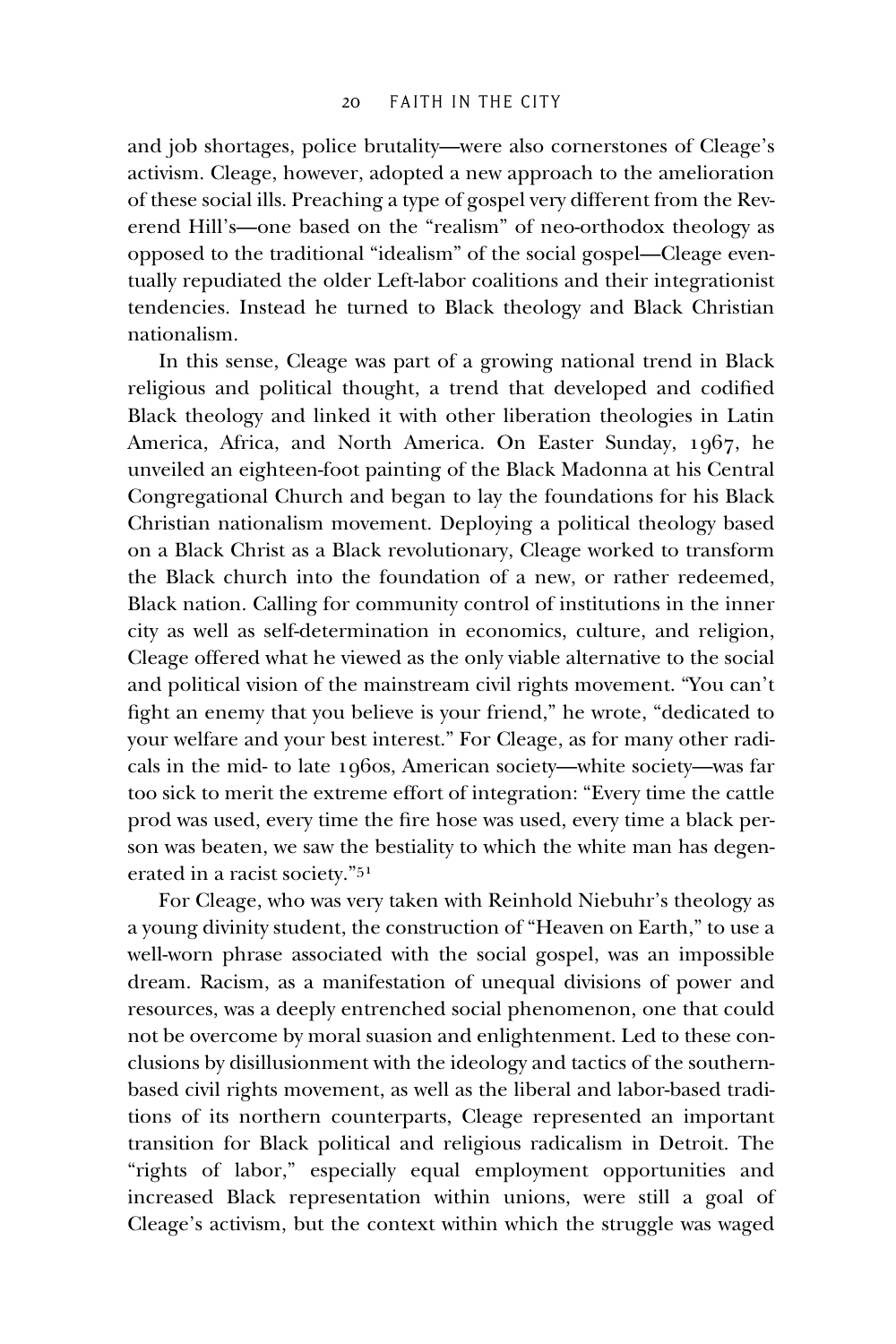had shifted dramatically. As one contemporary commentator noted, the UAW had become a "right-of-center union with a left-of-center reputation" and could no longer be reasonably counted on as a source of support. Yet, the overwhelmingly working class character of the movements remained a constant. It was this character, Dan Georgakas and Marvin Surkin argue, that "clearly differentiated the Detroit experience from other major social movements of the 1960s and early 1970s."52

With Cleage and his constituency, which included an array of Black nationalists and separatists, as well as Black and white Marxists, the city's civil rights movement may be said to have entered a new phase—one marked by a new, or at least reconstituted, community of protest, which was located around organizations such as the Group on Advanced Leadership (GOAL, headed by Cleage along with Milton and Richard Henry, who later changed their names to Brother Gaidi Obadele and Brother Imari Obadele), UHURU, the Freedom Now Party (FNP), the Socialist Workers Party, the Inner-City Organizing Committee, the Interreligious Foundation for Community Organization, and of course Cleage's church. Interestingly, Reverend Cleage viewed the years 1963–64, not 1967, the year of the massive uprising in Detroit, as a decisive turning point in the history of the movement. "In the North, the 'Black Revolt of 1963' departed radically from the pattern established in the South," Cleage wrote in his independent paper, *Illustrated News.*

In northern centers a new kind of "Black Nationalism" began to emerge. The Negro, disillusioned with "integration," began to look for another way—an independent course he could chart and travel alone. Black men began to talk of Black History, Black Art, Black Economics, Black Political Action and Black Leadership. Black Nationalists didn't merely talk black, they began to act black.<sup>53</sup>

For all of his insistence to the contrary, Cleage's "break" with the past was neither sudden nor clean, however. Nineteen sixty-three was hardly the first time that Black men and women in Detroit and elsewhere began to talk and act like Black nationalists. The city was, after all, the birthplace of the Nation of Islam and the home of Temple #1, and Detroit also had a thriving Garveyite movement in the 1920s. Further, a number of the older activists, many of whom were involved in the union movement and the CP, made the transition from the Popular Front ideology of "Black and White Unite and Fight" to the social and political reality of militant Black nationalism, thereby bridging the city's two eras of civil rights struggles. Moreover, the Black power stance that Cleage eventually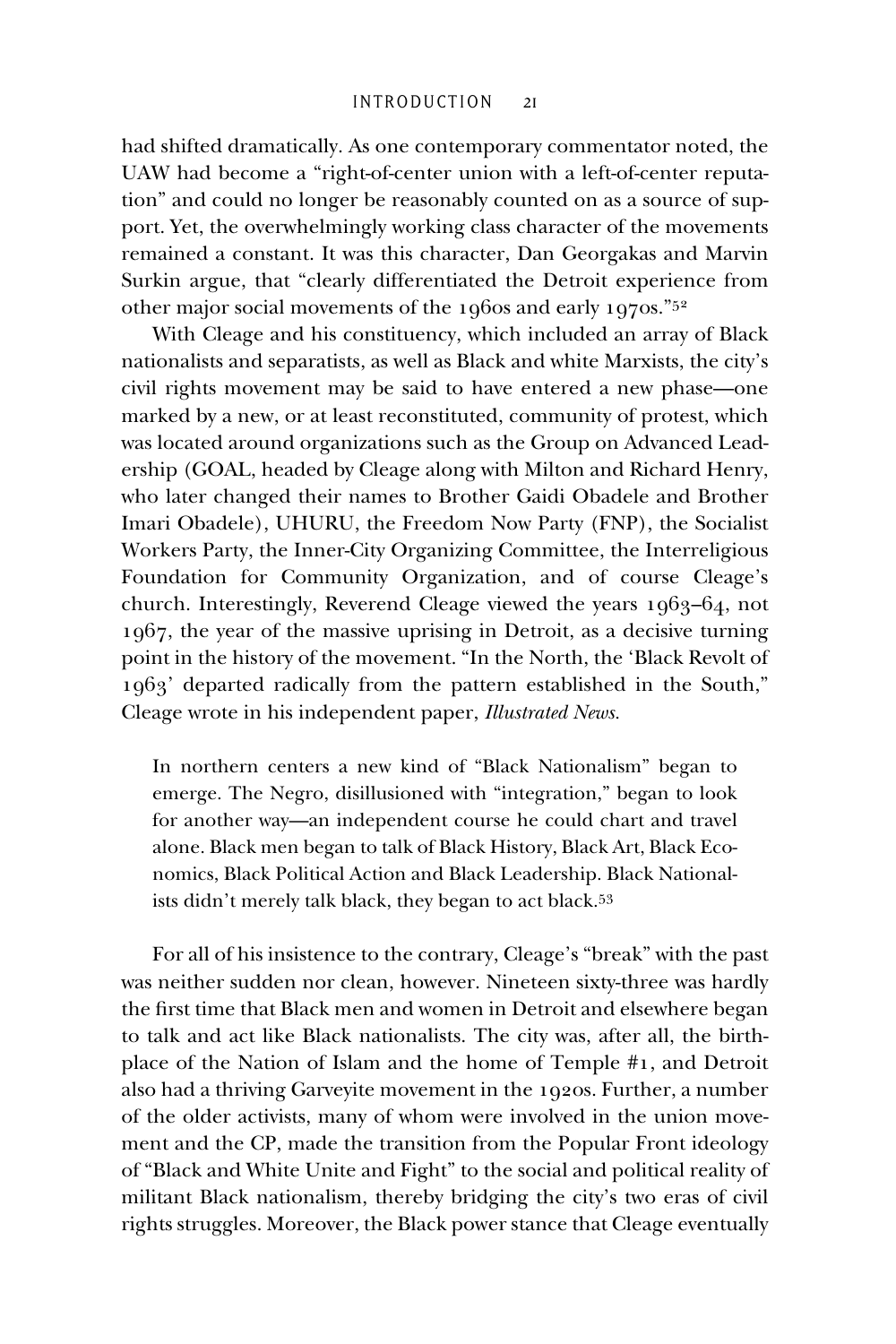adopted had a long gestation period, and he was influenced by an array of notable forerunners. One of them was the Rev. Charles A. Hill. Although Hill resisted the turn toward Black nationalism, he sought to enlist the institutional power of the church and the discursive power of religion with a vigor that rivaled Cleage's.

Hill's example was not lost on Cleage. The course of events would increasingly place the two men at political odds, with Hill openly denouncing Black power politics and Black separatism as shortsighted extremism and Cleage retaliating with charges of "Uncle Tomism." But Hill had served as a role model for a number of younger activists, including Cleage. Scorning what he saw as an emphasis on "spirituality" in Hill's social activism, Cleage nonetheless admired the elder man's "radicalism."<sup>54</sup>

As a young man, Cleage attended services and political meetings at Hill's church, even though the prosperous Cleage family belonged to Plymouth Congregational, which was pastored by Horace A. White, another of Cleage's role models. Further, Cleage visited Hartford well into the late 1950s, when Hill defied anticommunist slurs by offering a platform to such unpopular individuals (at the time) as Paul Robeson, W. E. B. DuBois, and Ben Davis and by providing a meeting space for equally unpopular organizations such as the National Negro Labor Council (NNLC) and the American Committee for Protection of Foreign Born. Cleage, for his part, continued this open-door policy at his own church. In fact, such political, ideological, and communal openness was a point of pride and principle for both ministers. "This morning's paper has an article listing all of the Black Nationalist groups in the city," Cleage enthusiastically reported at the beginning of a Sunday sermon, "saying that for all or most of them the Shrine of the Black Madonna is their spiritual home."<sup>55</sup> As this statement suggests, the civil rights movement in which Cleage participated was as porous as the one to which Hill gave much of his life. For all their other differences, the two men shared a pragmatic and moral quest for unity amid diversity. Although actively engaged in seemingly secular movements, they were wholly dedicated to the creation of an open "spiritual home" for political radicals.

The movements and protest communities of both eras also had to negotiate an appropriate space for the labor movement, on the one hand, and a militant, predominantly white Left on the other. For the community of activists in the 1930s, this negotiation took place during the early years of what was then an unpopular UAW-CIO and an active period for the Communist Party and its front groups. In the late 1950s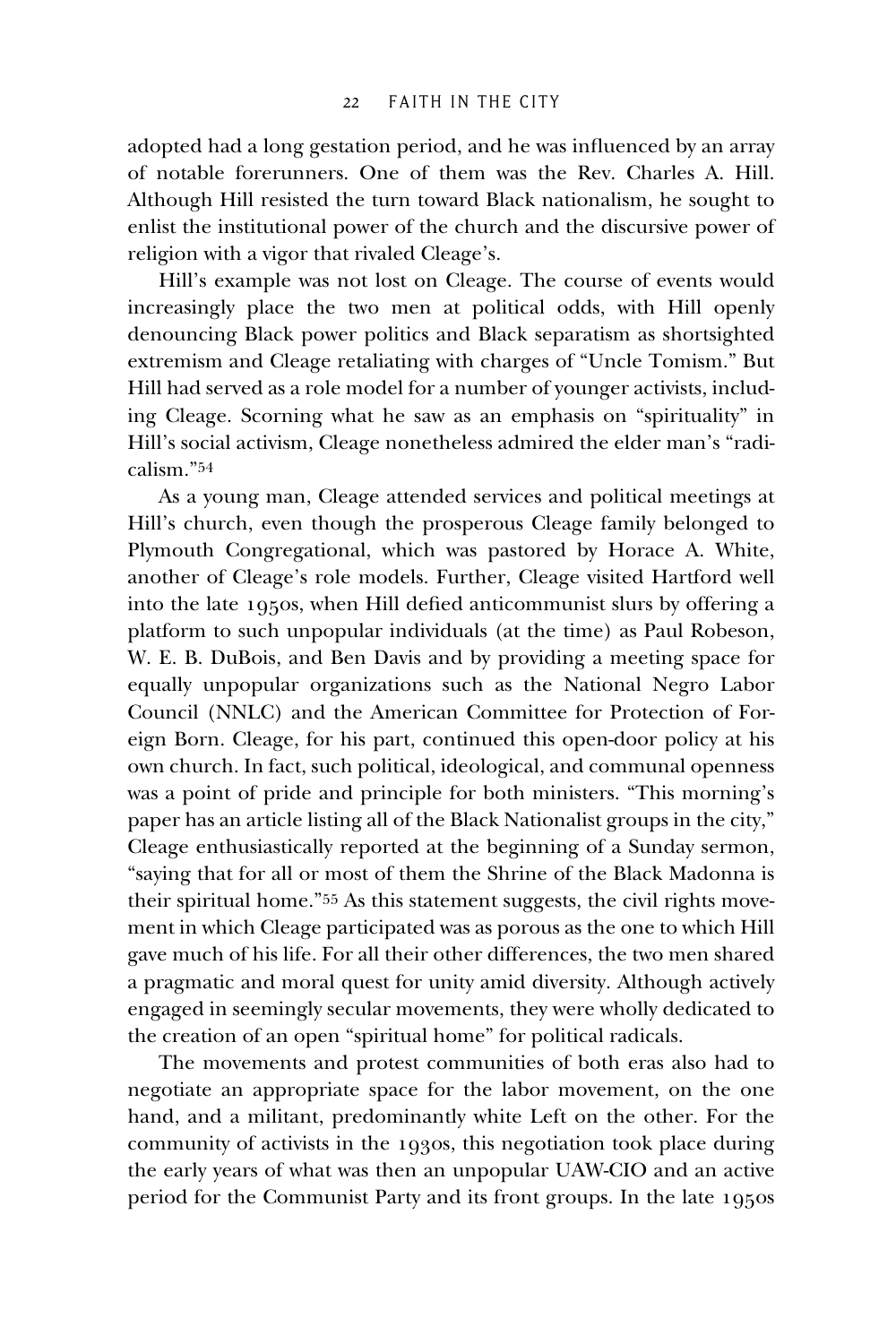and 1960s, the negotiation was between a UAW dominated by Walter Reuther and liberal anticommunism and the Socialist Workers Party, which was particularly active in Detroit after the CP was weakened by McCarthyism. Throughout the late 1950s and 1960s, the SWP became increasingly supportive of the politics and ideology of revolutionary Black nationalism, and its members were among the earliest white supporters of Malcolm X. In fact, generations of students have been introduced to the words and philosophy of Malcolm X via the collection *Malcolm X Speaks,* which was edited by the SWP's George Breitman and published by Pathfinder, the party's press. The SWP also sponsored a Friday Labor Forum that attracted dozens of young radicals, many of whom would go on to work with Reverend Cleage and found some of the most important organizations of the late 1960s, including the League of Black Revolutionary Workers and the Revolutionary Union Movement (RUM), the West Central Organization (WCO), and the Black Economic Development Conference.

Local radicals such as James and Grace Lee Boggs had ties to the SWP, as did national figures such as Conrad Lynn and William Worthy. Cleage and others worked with all of them in groups such as the Freedom Now Party, and many from within the SWP's orbit worked on Cleage's campaign when he ran for governor of Michigan in 1964. By noting these sorts of connections, I hope at least to begin to explore the often contentious yet relatively cooperative relationship between the SWP and the rise of Black (Christian) nationalism in Detroit during the late 1950s and 1960s.<sup>56</sup>

One way to chart the development of political radicalism and civil rights militancy in Detroit, then, is along a line from Hill to Cleage. This is a line that highlights the significance of religion. The point is not to pit Hill against Cleage and thereby create a false dichotomy between integration and Black nationalism or civil rights and Black power. Like Hill and Cleage themselves, these strategies coexisted on a single ideological continuum as different inflections of the struggle for social justice that informs various protest movements throughout African American and American political culture. Nor is it my intention to elevate the Reverends Hill and Cleage to the status of prophets preaching in the wilderness. As historian Evelyn Brooks Higginbotham rightly cautions, "In portraying the church's role, historians tend to rely too heavily on the speeches and actions of outstanding ministers. Too often, 'minister' functions as a metonym for church and the embodiment of the church's public identity." A church may serve as the power base for the activism of